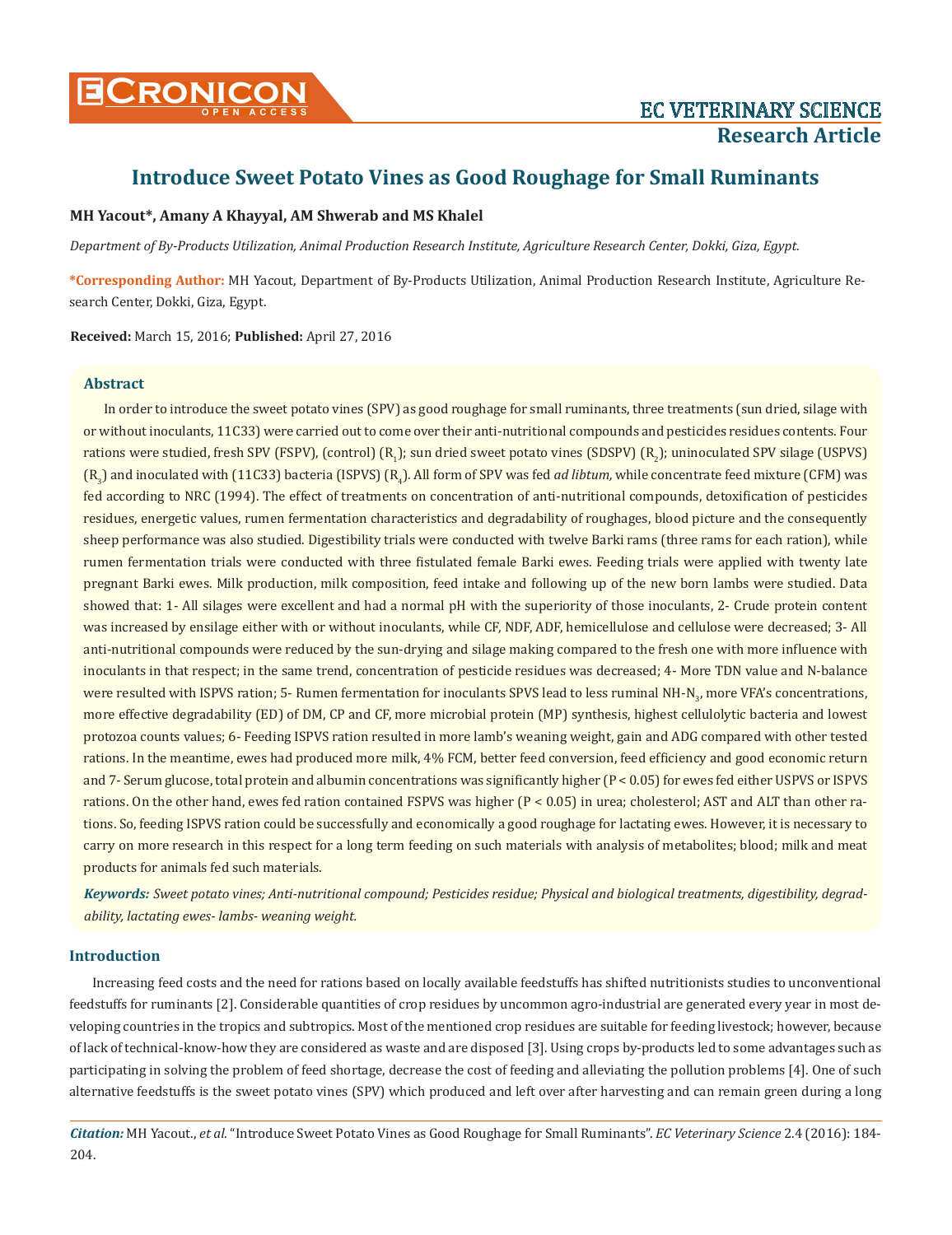period and it is also a valuable forage for ruminants and other livestock species [5]. Sweet potato (*Ipomoea batatas*) is a tropical crop of a relatively short vegetative cycle the tubers of which are usually employed for human and animal consumption [6]. In Egypt the annual productions of sweet potato were estimated to be about 3.76 million tons [7], consequently there is a huge amount of SPV can be used. Nutritionally, SPV are a rich source of protein, fiber, vitamins, also had moderate to good quantities of all the essential amino acids, the DM content of fresh SPV was 11.9% and crude protein was 19.8% of DM [8]. [9] reported that SPV could be used as an alternative supplementary feed for calves and small ruminants dry season and can be fed to dairy cattle as well [10]. Due to the presence of anti-nutritional compounds such as trypsin inhibitor, hallucinogens, saponins, tannins, phytate and oxalate [11,12], it can potentially be a negative effects on livestock production; which in turn it case reduction in palatability, digestibility, utilization of nutrients and rumen fermentation, resulting in not only decreased production but also low quality of meat and milk products due to the presence of such hazardous residues [13]. On the other hand, pesticides are widely used with sweet potato growers in most developing countries; it's classified as extremely hazardous by the world health organization (WHO). [14] reported that application of a pre plant soil-incorporated (PPI) insecticide is standard procedure to reduce the possibility of insect damage to marketable sweet potatoes. Seventy-two insect species have been reported from sweet potato foliage or associated with roots [14]. Therefore, pesticide residues and contamination commonly occur in agricultural products and environments. However, drying, ensiling process and biological additives may be participating to solve these problems. Biotechnological processes, especially ensiling process and biological additives may help in solving the anti-nutritional factors problems [15]. Ensiling with 11C33 inoculants (Dual purpose contains homofermentative and heterofermentative lactic acid bacteria) could improve chemical composition, fermentation characteristics, aerobic stability and feeding values of silage, also it could reduces the tannins, phytic acid and trypsin inhibitors [16]. Meantime, fungi, bacteria, and other microorganisms can degrade pesticides to be used by them as their food source [17]. The objective of this study was to evaluate the effect of sun-drying, ensiling process and biological additives (11C33 inoculants) of SPV on their anti-nutritional compounds concentrations, detoxification of pesticides residues, rumen fermentation and sheep performance.

#### **Materials and Methods**

 The present study was conducted at Noubaria Experimental Station, Animal Production Research Institute, Agriculture Research Center, Egypt.

Fresh SPV were daily harvested from the nearby field and were chopped (6–8 cm long pieces) by chopper machine prior to feeding. Dried SPV were made by spread it out on concrete out-doors in the sun for 3-4 days.

### **Silage preparation and its quality**

Chopped sweet potato vines (SPV) were spread out on the floor overnight for wilting to reduce the moisture content. Two underground trenches (2 ton each) were filled with tested SPV. No inoculants were introduced in the first trench, while one g of 11C33 (dual purpose containing total viable lactic acid producing (1.1 × 1011 CFU/g) from multiple strains of *(Lactobacillus buchneri, Lactobacillus plantarum and Entrococcus faecium)*/liter water / ton fresh material was added in the second trench. Molasses were added at the rate of 3% (on DM basis) to enhance the carbohydrate fermentation processing. The two trenches were tightly covered with plastic sheet after pressing the SPV layers by tractor. Then it was covered with 25 cm of soil layer to guarantee anaerobic condition and left for 60 days. In order to determinate the silage quality, polyethylene bags (three for each kind of silage) were packed by 500 g materials pressed well and kept closed and left at room temperature for 60 days as well. After that period bags were opened, color and odor were directly examined .Values of pH, ammonia-N, lactic, acetic, and butyric acids were determined in the extraction of silage. Values of pH were determined directly using Beckman pH meter. The concentration of ammonia-N was determined using magnesium oxide (MgO) as described by [18]. Determination of lactic, acetic and butyric acids was achieved using gas chromatography according to [19]. Proximate analyses were performed according to [20] methods. Aerobic stability was measured according to [21].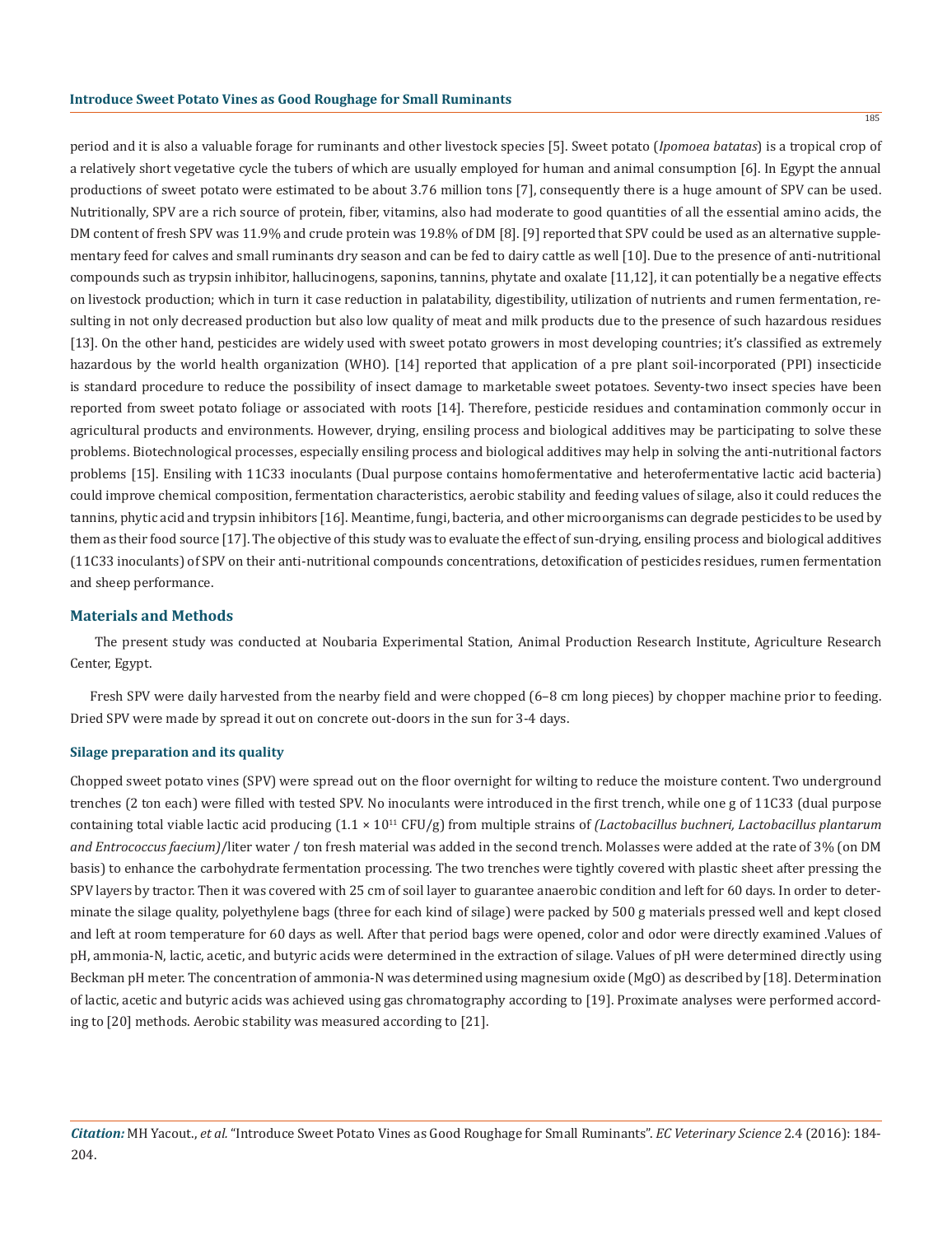#### **Determination of anti-nutritional compounds**

Approximately 200 mg (DM) of SPV and its silages were extracted in 10 ml of aqueous acetone (7:3  $v/v$ ) in a water bath and maintained at 39–40°C for 90 min [22]. Total tannins were determined according to [23]; oxalates by the titration method of [24]. The trypsin inhibitor activity was determined by the method of [25]. Cyanide content was determined by the method of [26]; phytic acid concentration by a colorimetric procedure described by [27]. Glycosides concentration was determined by the method of [28], while saponins were extracted and isolated according to [29].

#### **Determination of pesticide residues**

Concentrations of pesticide residues in fresh; dried and silages of SPV and in milk were detected according to [20] by gas chromatographic multiresidue quantitative determination of organo-halogen, organonitrogen and organophosphrous compounds. These analytical procedures were kindly carried out by the Department of Environmental Studies, Institute of Graduate Studies and Research, University of Alexandria, Egypt.

## **Digestibility and nitrogen balance trials**

Digestibility and nitrogen balance trials were carried out using three Barki rams  $(41 \pm 1.30 \text{ kg}$ , live body weight) for each ration. Each trial lasted for four weeks; the first three weeks as a preliminary period, followed by one week for feces and urine collection. Animals were offered tested roughages *ad libitum* twice a day at 8.0 a.m and 4.0 p.m. plus 600 g/head/d concentrate feed mixture (CFM) in order to meat their maintenance requirements according to [1]. The four rations were: fresh sweet potato vines (FSPV) plus CFM  $(\mathrm{R}_1)$  (control); sun-dried sweet potato vines (SDSPV) plus CFM (R<sub>2</sub>); uninoculated sweet potato vines silage (USPVS) plus CFM (R<sub>3</sub>) and inoculated sweet potato vines silage by (11C33) inoculants (ISPVS) plus CFM ( $R_4$ ). CFM consists of 33% yellow corn, 10% soybean meal, 18% wheat bran, 18% rice bran, 13% undecorticated cotton seed meal, 4.50% molasses, 2% limestone, 1% salt, 0.50% mineral mixtures. Water was freely offered. Chemical composition of feeds, feces and urine was determined according to [20]. Fiber fractions (NDF, ADF and ADL) were determined according to [30].

#### **Rumen fermentation and in situ trials**

 Three ruminally-canulated Barki ewes were used for testing the rumen fermentation and *in situ* trials. Rumen samples were withdrawn before feeding and 1, 3 and 6 hrs after feeding for *in vitro* incubation using the zero rate techniques as described by [31]. Ruminal pH and NH<sub>3</sub>-N values were determined as described before. Total VFA's were determined by steam distillation as described by [32]. Rumen volume was determined by colorimetric method of Cr-EDTA before, 3 and 6 hrs after feeding [33]. Total bacteria count was carried out according to [34]. Cellulolytic bacteria were carried out by using roll-tube technique [35]. Count of protozoa was carried out according to [36] based on the use of a hemacytometer (Hausser Scientific, Horsham, PA). The microbial protein synthesized (gMP/day) in the rumen of sheep fed the experimental rations was calculated using the model equation by [37] as follow: g MP / day = mole VFA produced / day  $\times$  2  $\times$  13.48  $\times$  10.5  $\times$  6.25 / 100, where one mole VFA yield about 2 mole ATP [38], one mole ATP produce 13.48  $Y_{\text{ATP}}$  (g DM microbial cell); [39], whereas N % of dry microbial cell =  $10.5$  [40].

Nylon bags technique [41] was used to determine degradability of DM, CP and CF for tested roughages. Two polyester bags (7×15 cm) with pore size of 45 µm were used for each incubation time. Approximately of 5g air-dried roughage (ground to 2 mm) were placed in each bag. Bags were incubated in the rumen of each sheep and withdrawn after 3, 6, 12, 24, 48, 72 and 96 h. After the bags were withdrawn from the rumen, they were rinsed in tap water until the water became clear, then they were squeezed gently. Microorganisms attached to the residual sample were eliminated by freezing at -20°C [42] Zero-time washing losses (a) were determined by washing 2 bags in running water for 15 min. The degradation kinetics of DM, CP and CF were estimated (in each bag) by fitting the disappearance values to the equation P = a + b (1- e<sup>-ct</sup>) as proposed by [43], where P represents the disappearance after time t. Least-squares estimated soluble fractions are defined as the rapidly degraded fraction (a) slowly degraded fraction (b) and the rate of degradation (c) respectively. The effective degradability (ED) for the tested silages were estimated from the equation cited by [44], ED = a + bc / (c + k), where k is the out flow rate.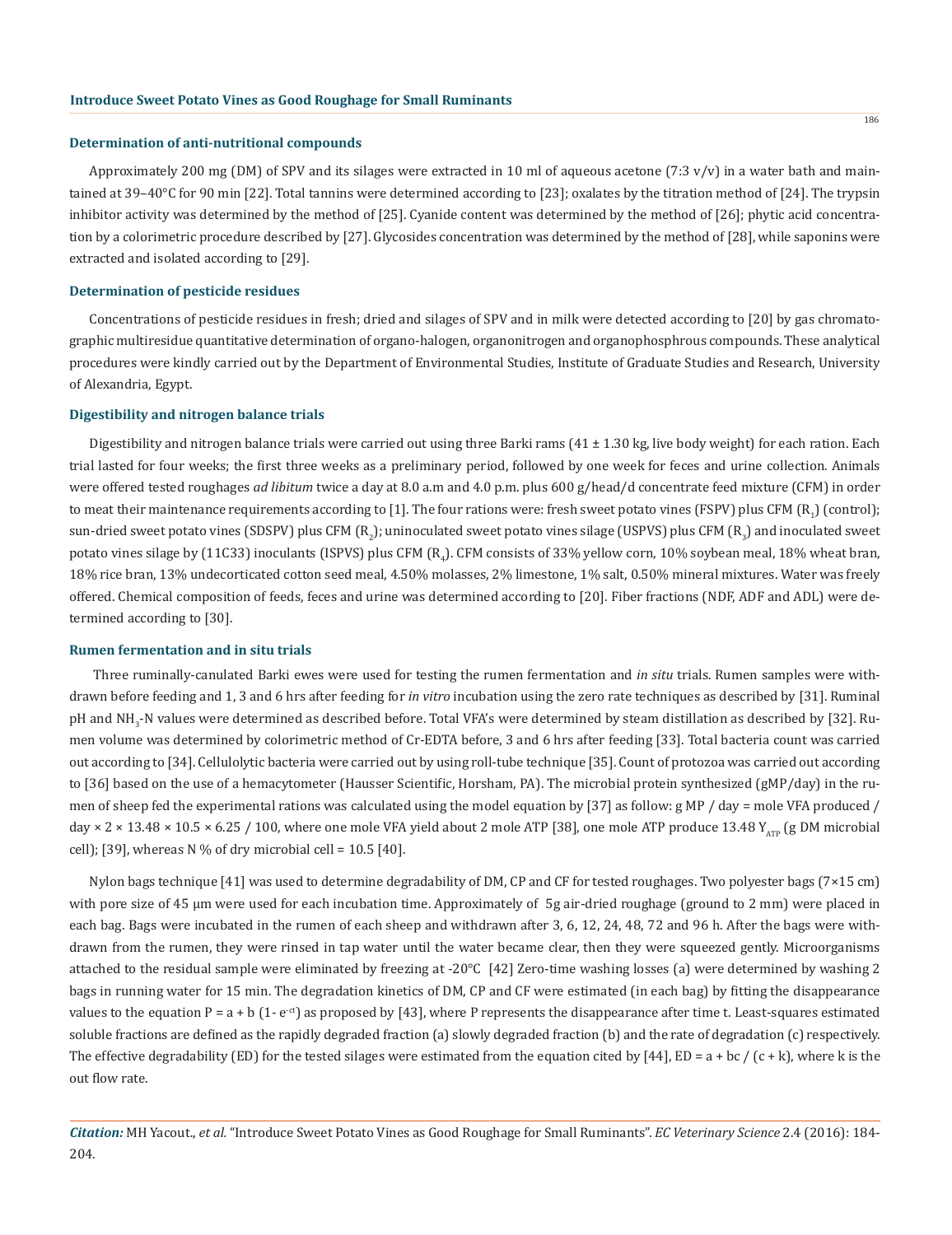#### **Feeding trials**

Twenty late pregnant Barki ewes (last 4-6weeks of gestation period) at 2<sup>nd</sup> and 3<sup>rd</sup> seasons were used in this experiment. Ewes were divided into four similar groups (5 ewes each) and fed in feeding group according to [1]. After lambing ewes and lambs were weighed directly after 15hr and weighed at 15; 30; 45 and 60 days of age and the lambs were weaned at 60 days of age. The lambs were isolated out of their dams after the second meal at 3.0 pm till the next day. The lambs were stayed 8 hr daily apart from their dams, then weighed before suckling and after suckling, then ewes were completely hand milk till stripping on the next day morning and milk yield was recorded. Milk components were analyzed for fat, total solid (TS), solid not fat (SNF), total protein (TP) and ash percentages according to the methods of [45], while lactose was calculated by difference.

#### **Economic evaluation**

Economical efficiency was estimated as the price of daily gain (L.E) / daily feed cost (as fed, L.E/ewe). Economic indicators derived were based on farm gate prices in egyptian pound (LE) as follows; concentrate feed mixture (CFM) = 2300 L.E\ton, fresh sweet potato vines = 200 L.E\ton, dried sweet potato vines = 900 L.E\ton and uninoculated sweet potato vines silage = 270 L.E\ton, inoculated sweet potato vines silage = 280 L.E\ton. Marketed weaned lambs (L.E 44/kg) were considered.

#### **Sampling and analysis of blood serum**

At the same day of milking, blood samples were directly collected from jugular vein of ewes into vacuum tube before morning feeding. The vacuum tube was centrifuged at 3000 rpm for 15min, and then blood serum was separated into polypropylene tube and stored at -18°c until analysis. Various chemical parameters were calorimetrically determined using commercial kits; following the same steps as described by manufactures. Concentration of serum glucose was determined according to [46]; total proteins (TP) as described by the Biuret method according to [47]; albumin (A) according to [48]; globulin (G) was calculated by subtracting the albumin value from total protein value; urea was detected according to [49]; cholesterol according to [50]; while liver function was assessed by measuring the activities of aspartate aminotrasferase (AST) and alanine aminotransferase (ALT) according to [51].

#### **Statistical analysis**

Data of milk yield, milk composition and blood parameters obtained from this study were statistically analyzed according to [52] for PC. The following model was subjected:

$$
Y_{ijkl} = \mu + T_i + a (T)_{ij} + W_{K} + E_{ijkl}
$$

Where:  $Y_{ijkl}$  = Parameter under analysis;  $\mu$  = Overall mean;  $T_i$  = The fixed effect of treatment;  $T_{ij}$  = The random effect of animal (j) within treatment (i); W<sub>K</sub> = The fixed effect of week when K = 1,2,….,8; E<sub>iikl</sub> = random error. Also, data of digestibility trail, rumen study and performance of lambs were subjected to one way analysis of variance as described by [53]. Statistical processes were carried out using the General Linear Models adapted by [52] for PC. Significant differences among means were separated using LSD test according to [54].

# **Results and Discussion Chemical composition and fiber fractions**

The chemical profiles and fiber fractions of CFM, FSPV, SDSPV, USPVS and ISPVS are shown in Table (1). The CP content of sweet potato vine was similar to value reported by [55,56] while, it was lower than that reported by [57,3] (CP contents of 23.3 and 21.55 g/100g DM, respectively). Similarly, the cell wall constituents (NDF and ADF) observed in this study was higher than those reported by [58,56]. [59] noted that the proportion of cell wall components of a plant increases with increasing stage of maturity as the proportion of cell contents decreases. Secondly, some leaves fall off during the handling of the sweet potato tuber sacks before and after they reach the markets. It could be observed that making silage resulted in decreasing CF, NDF, ADF, hemicellulose and cellulose but ash and EE contents were increased. The more reduction in cell wall component was observed with ISPVS. However, NDF was reduced by about 15.08 and 9.44 % in ISPVS and USPVS, respectively. These could be due to the effect of enzymes produced by anaerobic microorganisms in silage. These data was agreed with that reported by [16] speculated that inoculated silage with dual-purpose inoculants were decreased fiber fractions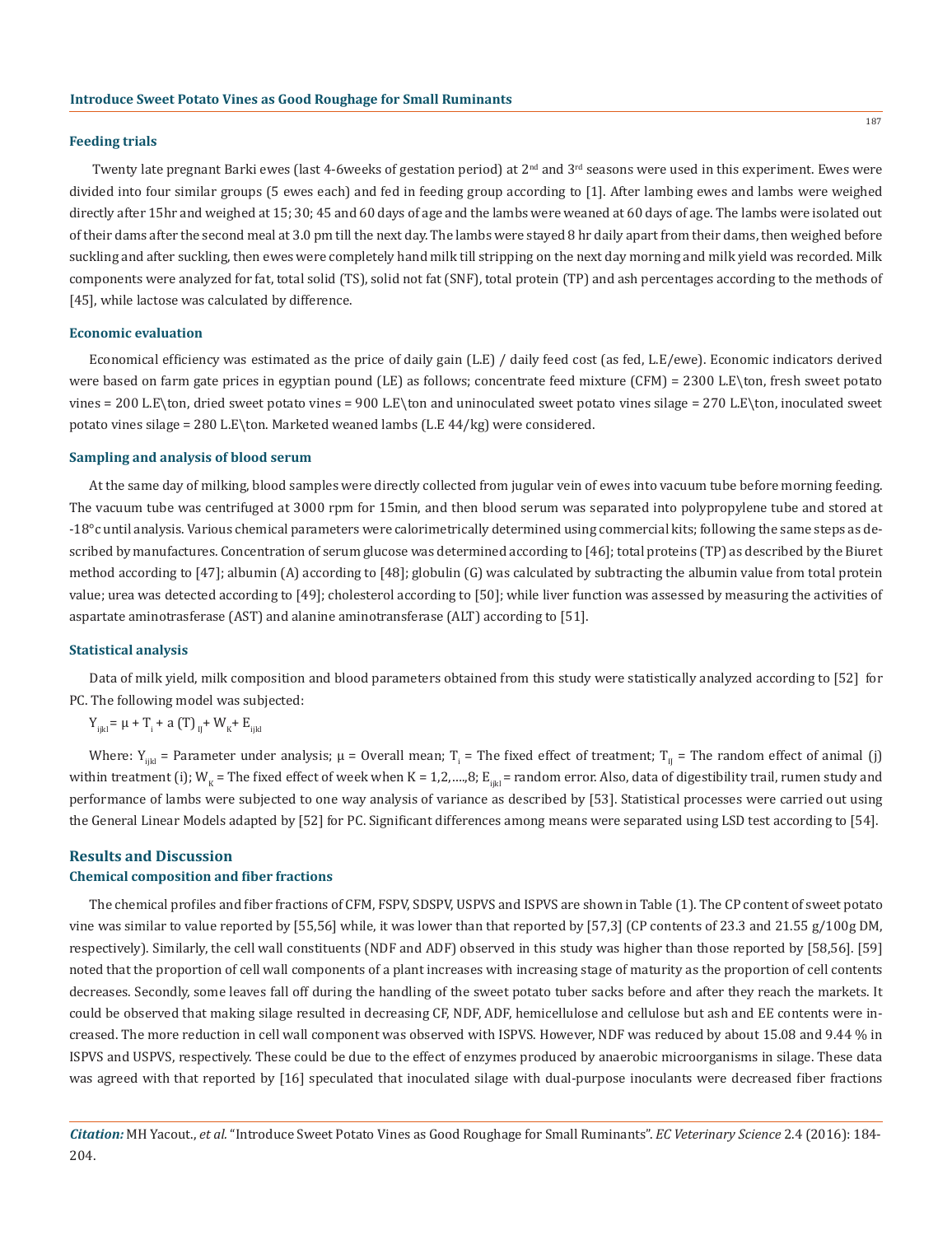compared with uninoculated one. Solar drying treatment did not showed positive improve in fiber components in the cell wall of sweet potato vines. The CP content of fresh and dried sweet potato vines was similar while a higher value was found with both ensiling materials (Table 1).

| <b>Items</b>      | <b>CFM</b> | <b>FSPV</b> | <b>SDSPV</b> | <b>USPVS</b> | <b>ISPVS</b> |  |  |  |
|-------------------|------------|-------------|--------------|--------------|--------------|--|--|--|
| Chemical analysis |            |             |              |              |              |  |  |  |
| OM                | 91.11      | 90.07       | 89.57        | 89.38        | 89.66        |  |  |  |
| CP                | 15.78      | 10.83       | 10.79        | 11.12        | 11.79        |  |  |  |
| CF                | 12.14      | 25.94       | 26.04        | 23.28        | 21.12        |  |  |  |
| EE                | 2.76       | 2.58        | 2.67         | 3.06         | 3.38         |  |  |  |
| <b>NFE</b>        | 60.43      | 50.72       | 50.07        | 51.92        | 53.37        |  |  |  |
| Ash               | 8.89       | 9.93        | 10.43        | 10.62        | 10.34        |  |  |  |
| Fiber fractions   |            |             |              |              |              |  |  |  |
| <b>NDF</b>        | 40.27      | 37.81       | 38.06        | 34.24        | 32.11        |  |  |  |
| ADF               | 25.53      | 26.03       | 26.11        | 23.84        | 21.94        |  |  |  |
| ADL               | 4.16       | 6.65        | 6.68         | 6.51         | 6.03         |  |  |  |
| Hemicelluloses    | 14.74      | 11.78       | 11.95        | 10.40        | 10.17        |  |  |  |
| Cellulose         | 21.37      | 19.38       | 19.43        | 17.33        | 15.91        |  |  |  |

 *Table 1: Chemical composition and fiber fractions of materials fed to sheep (% on DM basis).*

*CFM: concentrate feed mixture, FSPV: fresh sweet potato vines, SDSPV: sun dried sweet potato vines, USPVS: uninoculated sweet potato vines silage, ISPVS: inoculated (11C33) sweet potato vines silage.*

### **Silage quality**

It was observed that inoculated or uninoculated silages were free from molds, with suitable fermentation characteristics, yellowish green color, and good smell and free from any signs of dust smells or tobacco odor. Inoculated or uninoculated silages were excellent and have a firm texture. However, values of pH could indicated for good preserved silage, it were within normal range (3.84 and 4.06) with the superiority of ISPVS and then uninoculated one (Table 2). [60,61] indicated that good silage should have a pH value of 4.20 or less. [62] reported that pH value of inoculated silage with lactic acid bacteria (LAB) was decreased compared with the uninoculated, whereas LAB produced organic acids through its growth which reduced pH value. The NH<sub>3</sub>-N concentrations were within the normal range given by [63] being 1.02 to 3.62 % of DM, where inoculated silage recorded the least concentration; and good quality silage is usually less than 2.87. Higher lactic and acetic acids were recorded with ISPVS. Inoculation increased acetate concentration which was partly attributable at least to the presence of *L.buchneri,* as sugars and lactate fermented to acetate [64]. The growth of lactic acid bacteria reduced pH value and DM energy losses but it increase silage bunker life. The protein breakdown is almost inhibited with decreasing pH value; this might be due to that lactic acid organisms could help to reduce the breakdown of protein to ammonia. However, fermentation characteristics are in agreement with previous studies reported by [65,66]. Aerobic stability is great importance because it is not only a potential cause of nutrient and DM losses; it also leads to health risks to animals and humans due to mycotoxins produced by undesirable microorganisms [67]. The results in the current study indicated that inoculation improved the aerobic stability of ensiled. Meantime, inoculation with lactic acid bacteria could reduce the yeast and mold population, and increased aerobic stability. However, several subsequent studies had confirmed the efficacy of using inoculants to increase silage aerobic stability [68,69].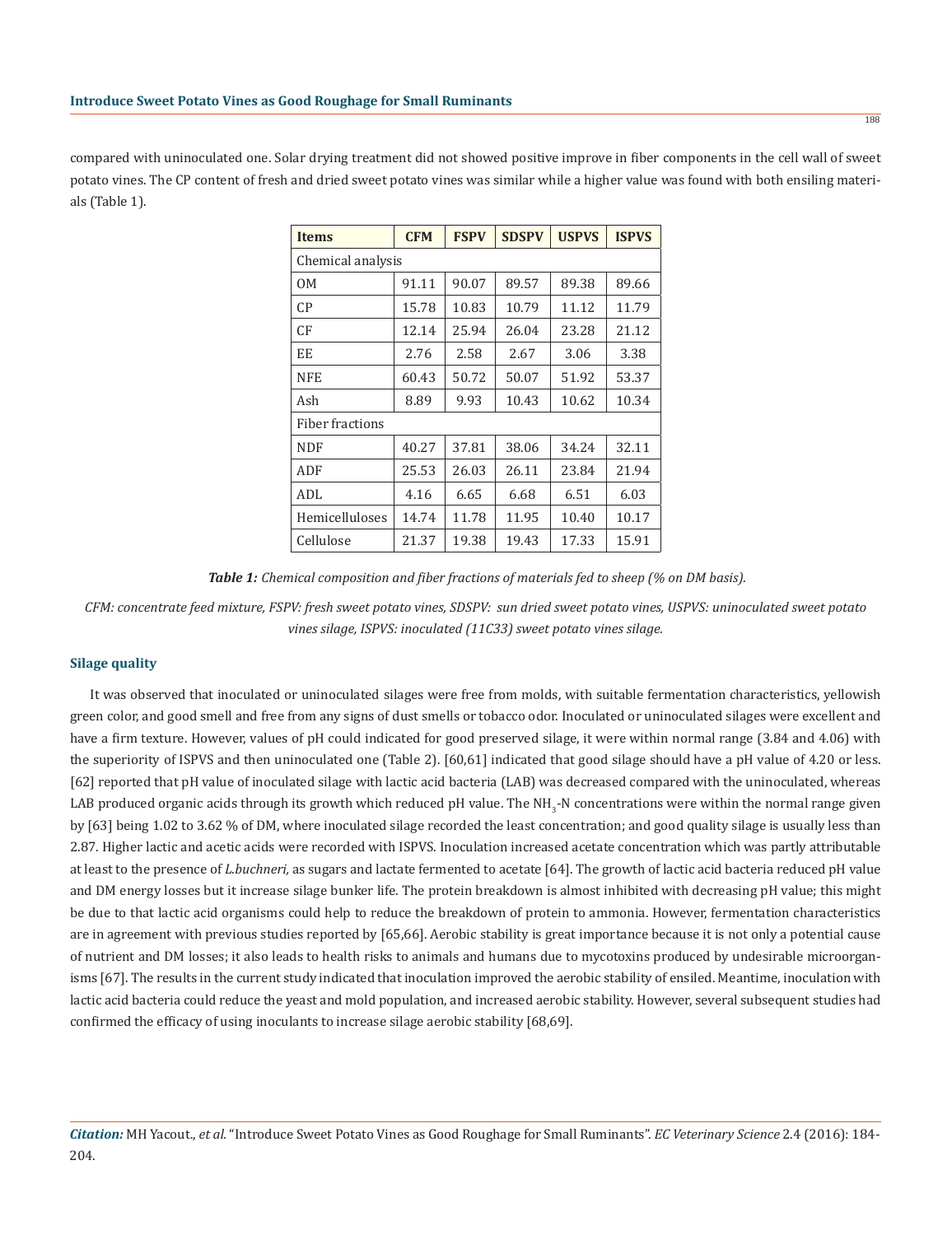#### **Introduce Sweet Potato Vines as Good Roughage for Small Ruminants**

| <b>Items</b>          | <b>Uninoculated silage</b> | <b>Inoculated silage</b> |
|-----------------------|----------------------------|--------------------------|
| $DM, \%$              | 34.87                      | 33.68                    |
| pH value              | 4.06                       | 3.84                     |
| $NH2-N$ ,% of DM      | 1.29                       | 1.06                     |
| Lactic acid, % of DM  | 4.71                       | 5.13                     |
| Acetic acid, % of DM  | 3.17                       | 3.32                     |
| Butyric acid, % of DM | 1.03                       | 0.91                     |
| Aerobic stability, h* | 39.3                       | 54.80                    |

## *Table 2: Silage quality at the opening day.*

*\*Aerobic stability was defined as the number of hours that takes to a 2°C increase in silage temperature above ambient temperature occurs in air exposed silage.*

## **Concentrations of anti nutritional compounds**

The screening of anti-nutritional compounds in the FSPV, SDSPV, USPVS and ISPVS revealed the presence of oxalate, trypsin inhibitor activities, tannins, cyanide, phytate, glycoside and saponins (Table 3). The oxalate content of the FSPV (4.86%) was very high compared to the value obtained for the tannins, cyanide, phytate, glycoside and saponins contents. The value was found to be higher than that reported for FSPV (308 mg/100g) by [70]. [11] concluded that with increasing use of sweet potato as animal feed, it is becoming more critical to increase the edible plant portion without deleterious nutritional composition (e.g trypsin inhibitors). Genotype, growing environment and growth stage are known to affect trypsin inhibitor activity (TIA) in sweet potato roots and vines. However, sweet greens potato had three to five folds more crude protein than roots. The tannin content of the FSPV was lower than that reported by [71] (9.01mg/100g). The cyanide content of the FSPV was lower than that reported for FSPV by [70] (30.24 mg/100g). The phytate content of the FSPV was seen to be higher than that reported for FSPV (1.44) by [70] and far much lower than that reported by [72]. The glycoside content of the FSPV was observed to be 2.31mg/100g. The saponin content was observed to be higher than that reported for FSPV (0.423mg/100g) by [71]. It was clear that making silage either with or without inoculant could be a good process to reduce concentration of anti-nutritional compounds in sweet potato vines in comparison with sun-dried treatment. Sun dried treatment decreased the concentration of oxalate, trypsin inhibitor activities, tannins, cyanide, phytate, glycoside and saponins by about 40, 38, 39, 28, 22, 40 and 42%, respectively. While, uninoculated silage decreased such the concentrations by about 50, 39, 47, 40, 28, 55 and 57%, respectively. Meantime, inoculation with (11C33) bacteria was found to be more an effective method in improving sweet potato vines by decreasing anti-nutritional concentrations by about 60, 58, 60, 54, 55, 65 and 74%, respectively. Inoculation had more influence in that respect, whereas, it resulted in less concentration of anti-nutritional compounds than the critical percentages. These could be explained by the role of lactic acid bacteria in the solubilization of such chemicals in the silage's bunker [73].

| Compound              | <b>FSPV</b> | <b>SDSPV</b> | <b>USPVS</b> | <b>ISPVS</b> |
|-----------------------|-------------|--------------|--------------|--------------|
| Oxalate $(\%)$        | 4.86        | 2.92         | 2.45         | 1.94         |
| $TIU/g*$              | 3.61        | 2.24         | 2.20         | 1.51         |
| Tannins (mg/100g)     | 6.19        | 3.75         | 3.31         | 2.47         |
| Cyanide (mg/100g)     | 1.07        | 0.77         | 0.64         | 0.49         |
| Phytate (mg/100g)     | 5.63        | 4.39         | 4.08         | 2.54         |
| Glycoside $(mg/100g)$ | 2.31        | 1.38         | 1.03         | 0.80         |
| Saponins (mg/100g)    | 0.42        | 0.24         | 0.18         | 0.11         |

*Table 3: Concentrations of anti nutritional compounds in fresh, sun dried and ensiling sweet potato vines fed to sheep (% on DM basis).*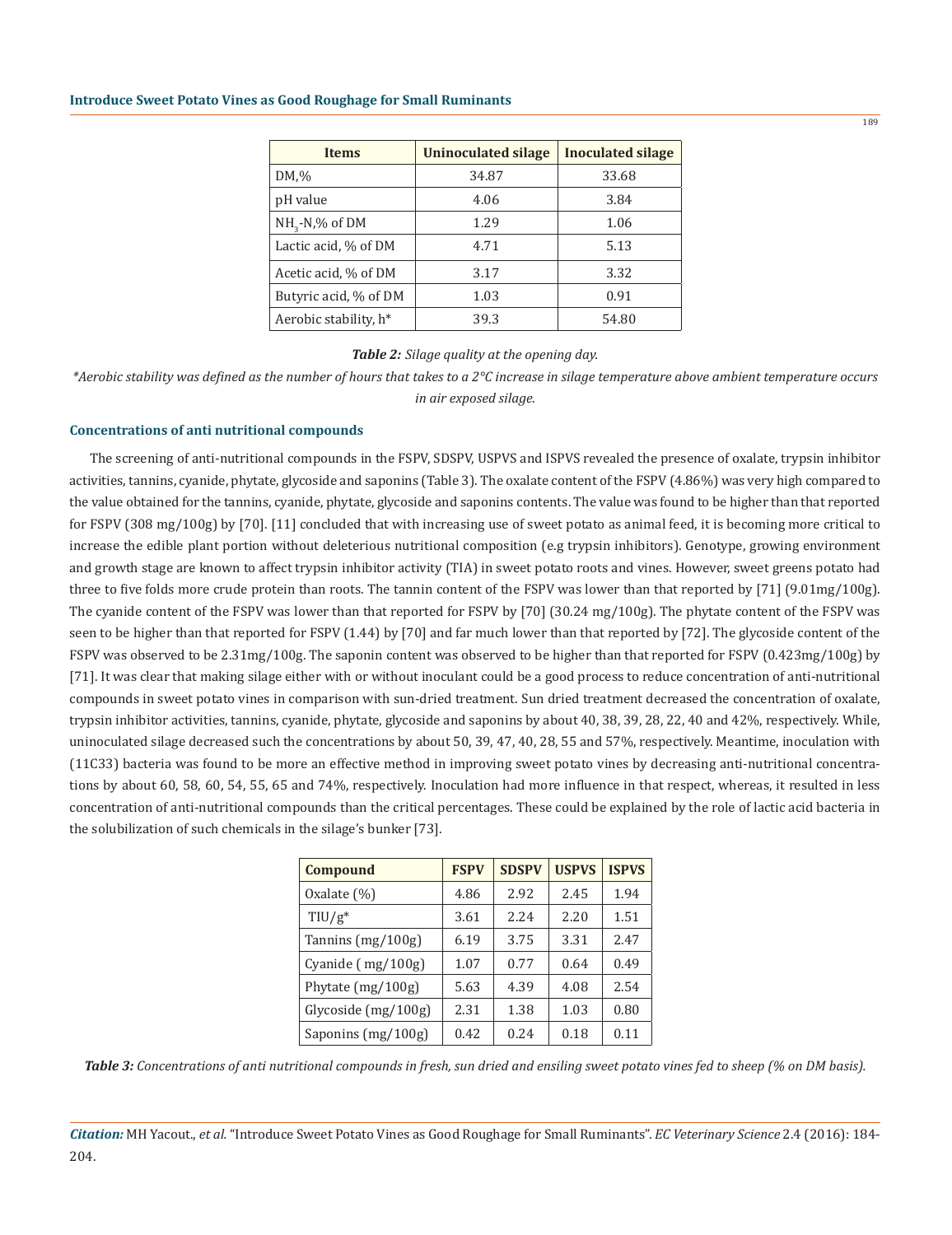*TIU/g\* = trypsin inhibitor units per gram, CFM: concentrate feed mixture, FSPV: fresh sweet potato vines, SDSPV: Sun dried sweet potato vines, USPVS: uninoculated sweet potato vines silage, ISPVS: inoculated (11C33) sweet potato vines silage.*

#### **Concentration of pesticides residues**

The pesticides used in the treatments of sweet potatoes crop used in the present work are presented in Table (4). Making silage of SPV inoculated or uninoculated showed lower values of pesticides residues compared with the fresh or dry form. So, it is a good process to reduce concentration of such residual pesticides in SPV. Inoculation with 11C33 had more influence in that respect, as it resulted in less concentration of such pesticides residual than the limits of quantification (LOQ vs. 0.05 mg/kg). These effects could be explained by the role of lactic acid bacteria in solubilization of such chemicals in the silage bunker. [74] reported that the biochemistry of organophosphorus compound degradation by most of the bacteria seems to be identical, in which a structurally similar enzyme (organophosphate hydrolase or phosphotriesterase) catalyzes the first step of the degradation. [75] found that the remarkably degradation of the malathion during the fermentation could be attributed to its instability at low pH ranges, regardless of bacterial decomposition.

| Compound   |            | Trade name $*$ LOO mg kg <sup>-1</sup> | Residues (mg $kg^{-1}$ ) |              |              |              |
|------------|------------|----------------------------------------|--------------------------|--------------|--------------|--------------|
|            |            |                                        | <b>FSPV</b>              | <b>SDSPV</b> | <b>USPVS</b> | <b>ISPVS</b> |
| Triazophos | Hostathion | 0.05                                   | 0.21                     | 0.09         | 0.06         | $<$ LOO      |
| Dimethoate | Dimethoate | 0.05                                   | 0.08                     | $<$ LOO      | $<$ LOO      | $<$ LOO      |

*Table 4: Concentrations of pesticides residues (mg kg-1) in fresh, dried and ensiling sweet potato vines.*

*\* LOQ: Limits of quantification, CFM: concentrate feed mixture, FSPV: fresh sweet potato vines, SDSPV: sun dried sweet potato vines, USPVS: uninoculated sweet potato vines silage, ISPVS: inoculated (11C33) sweet potato vines silage.*

## **Digestibility and nitrogen balance trials**

 The highest (P < 0.01) digestibility value of nutrients and cell wall constituent was recorded for ration contained ISPVS than those fed other rations (Table 5). These could be related to the microbial inoculants which cause solubilization of carbohydrates esters of phenolic monomers in the cell wall [76,77]. They also reported the improvements in nutrients digestibility coefficients followed the inoculants treatment. [16] cited that the effect of inoculants on digestibility may be a consequence of improved nutrient preservation during the fermentation process and conservation of greater proportion of nutrients digestibility. While the lowest (P < 0.01) digestibility value was obtained for ration contained FSPV. However, anti-nutritional compounds may alter the bacterial population in the rumen, thus they can affect the digestibility of dietary components and alter as well the end products of fermentation [15]. Silage making resulted in hydrolysis of such anti-nutritional compounds which were reflected on its less effect on digestibility by animals. Additionally, these results could mainly related to the effect of pesticides residues altering the bacterial population in the rumen and resulted in lower digestibility [78]. Prolonged exposure to low levels of pesticides can interfere with metabolic processes, hence altering normal utilization of nutrients by motility alterations or pathological lesions in the gastrointestinal tract [79].

| <b>Items</b>               |                      | <b>Experimental rations</b> |                                      |                    |            |        |  |  |  |
|----------------------------|----------------------|-----------------------------|--------------------------------------|--------------------|------------|--------|--|--|--|
|                            | $\mathbf{R}_{i}$     | $\mathbf{R}_{2}$            | $\mathbf{R}_{\scriptscriptstyle{2}}$ | $R_{4}$            | <b>SEM</b> | Sig.   |  |  |  |
| Nutrient digestibility (%) |                      |                             |                                      |                    |            |        |  |  |  |
| DM                         | $63.48$ <sup>d</sup> | 66.03c                      | 68.20 <sup>b</sup>                   | 71.16 <sup>a</sup> | 0.36       | $**$   |  |  |  |
| OM                         | $65.86$ <sup>d</sup> | 68.55c                      | 69.80 <sup>b</sup>                   | 71.87 <sup>a</sup> | 0.29       | $**$   |  |  |  |
| CP                         | $60.51$ <sup>c</sup> | 63.89 <sup>b</sup>          | 64.67 <sup>b</sup>                   | 66.99 <sup>a</sup> | 0.60       | $\ast$ |  |  |  |
| CF                         | 56.93 <sup>d</sup>   | 59.52c                      | 62.20 <sup>b</sup>                   | $64.15^{\circ}$    | 0.25       | $**$   |  |  |  |
| EE                         | 66.71c               | $69.75^{b}$                 | 71.91 <sup>ab</sup>                  | 72.72 <sup>a</sup> | 0.58       | $\ast$ |  |  |  |
| <b>NFE</b>                 | 70.11c               | 72.77 <sup>b</sup>          | 73.38 <sup>b</sup>                   | 75.27a             | 0.32       | $\ast$ |  |  |  |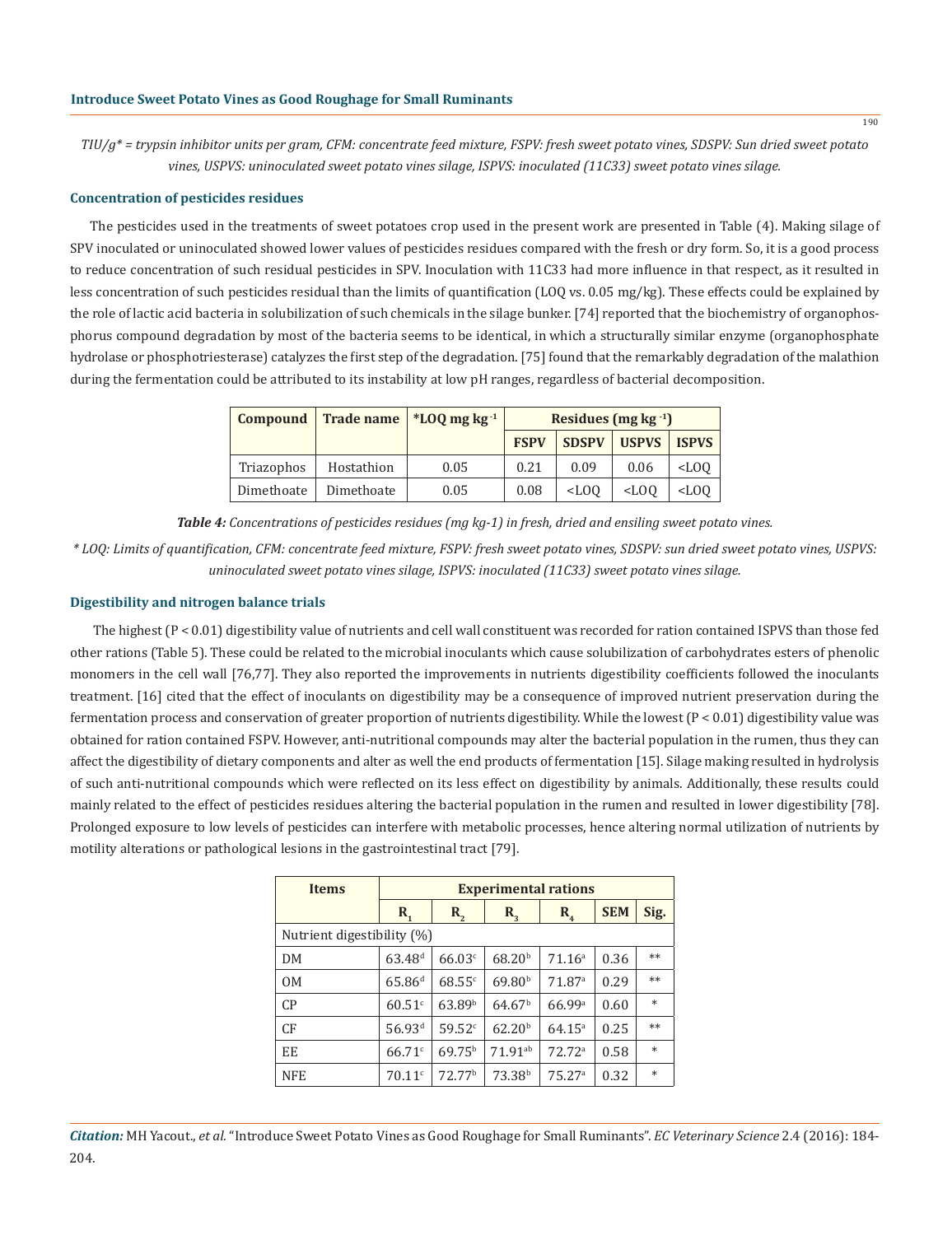| Cell wall constituent digestibility (%) |                    |        |                    |                    |      |      |  |
|-----------------------------------------|--------------------|--------|--------------------|--------------------|------|------|--|
| <b>NDF</b>                              | $58.25^{d}$        | 61.84c | 65.16 <sup>b</sup> | 68.82 <sup>a</sup> | 0.71 | $**$ |  |
| ADF                                     | 51.97 <sup>d</sup> | 54.76c | 57.82 <sup>b</sup> | 61.63 <sup>a</sup> | 0.21 | $**$ |  |
| Hemicellulose                           | $67.55^{d}$        | 71.81c | 73.77 <sup>b</sup> | $76.35^{a}$        | 0.46 | $**$ |  |
| Cellulose                               | 62.14 <sup>d</sup> | 65.06c | 67.19 <sup>b</sup> | 70.90 <sup>a</sup> | 0.49 | $**$ |  |

*Table 5: Nutrients and cell wall constituent digestibility of the experimental rations fed to rams (means ± SE).*

*R<sub>2</sub>* : *CFM + FSPV; R<sub>2</sub>* : *CFM + SDSPV; R<sub>2</sub> : <i>CFM + USPVS and R<sub>2</sub></sub>* : *CFM + ISPVS.* 

*SEM: standard error of mean; Sig.: significant; \* P< 0.05 and \*\* P< 0.01.*

*a, b, c and d: means in the same row with different superscripts are significantly (P< 0.01 or P< 0.05) different.*

Feed intake of roughage was significantly (P < 0.01) decreased in  $\mathrm{R_{_1}}$  compared to other rations (Table 6). Highest feed intake of roughage was recorded with ration contained inoculated silage. The DM intake of  $\rm R_{2'}$   $\rm R_{3}$  and  $\rm R_{4}$  were increased by about 6, 11 and 17% than  $\rm R_{1'}$ respectively. The hazardous effect of dimethoate and cypermethrin on feed intake could be due to its effect on the center nervous system (CNS), particularly the hypothalamus which contains centers governing feed consumption. Also, hyperglycemia which was observed in treated animals exposed to such insecticides [80]. Not only that, but in addition of anti-nutritional compounds which can have potentially negative effects on livestock production; included reduction in palatability, digestibility and utilization of nutrients [13]. Ration contained ISPVS was recorded the highest (P< 0.01) TDN value; while the lowest (P< 0.01) TDN value was obtained with ration contained FSPV as a result of the less digestion coefficients of both crude protien and soluble carbohydrate. Digestible crude protien followed the same pattern as TDN. The lower values of nutritive value were related to the less digestion of cellulose accompanied with the alteration of bacterial population [81]. Retained nitrogen (g/h/d) was positive in all tested groups which indicating normal metabolism status of animals. Data of nitrogen retained in FSPV was the lowest (P< 0.01) value (4.80g) while it was the highest (8.43g) in ISPVS, this mean that treatments improved nitrogen retention. This was reflected in better (P< 0.01) N-utilization of the ration fed to sheep. In the present study, increases in N retention with R4 appeared to be related to improved N digestion due to more N-intake and as opposed to a reduction in urinary N excretion. In this respect, [82,83,16 and 84] had the same conclusion with sheep fed inoculated silage.

| <b>Items</b>                   | <b>Experimental rations</b> |                   |                      |                      |            |        |  |
|--------------------------------|-----------------------------|-------------------|----------------------|----------------------|------------|--------|--|
|                                | $\mathbf{R}_{1}$            | $\mathbf{R}_{2}$  | $\mathbf{R}_{3}$     | $R_{4}$              | <b>SEM</b> | Sig.   |  |
| DM intake $(g/h/d)$            |                             |                   |                      |                      |            |        |  |
| CFM, g                         | 538.26                      | 538.26            | 538.26               | 538.26               |            | -      |  |
| roughages, g                   | 511.07 <sup>d</sup>         | $571.63^{\circ}$  | $621.85^{\rm b}$     | 689.32 <sup>a</sup>  | 7.62       | $**$   |  |
| Total DMI, g                   | $1049.33^{d}$               | 1109.89c          | 1160.11 <sup>b</sup> | 1227.58 <sup>a</sup> | 7.62       | $**$   |  |
| Roughage: concentrate ratio    | 49:51                       | 52:48             | 54:46                | 56:44                |            |        |  |
| Nutritive values (%)           |                             |                   |                      |                      |            |        |  |
| <b>TDN</b>                     | $61.91$ <sup>d</sup>        | 64.28c            | 65.58 <sup>b</sup>   | $67.72$ <sup>a</sup> | 0.26       | $**$   |  |
| <b>DCP</b>                     | 8.09c                       | 8.44 <sup>b</sup> | 8.59 <sup>b</sup>    | 9.07 <sup>a</sup>    | 0.08       | $\ast$ |  |
| Nitrogen utilization $(g/h/d)$ |                             |                   |                      |                      |            |        |  |
| N-intake                       | 22.45 <sup>d</sup>          | 23.46c            | $24.65^{b}$          | 26.59a               | 0.13       | $**$   |  |
| N-absorbed                     | $13.58^{d}$                 | 14.99c            | 15.94 <sup>b</sup>   | $17.81^{\circ}$      | 0.17       | $**$   |  |
| N-retained                     | 4.80 <sup>d</sup>           | 5.69 <sup>c</sup> | 6.58 <sup>b</sup>    | 8.43 <sup>a</sup>    | 0.13       | $**$   |  |
| N-retained as % of N-intake    | $21.38^{d}$                 | 24.25c            | 26.69 <sup>b</sup>   | 31.70 <sup>a</sup>   | 0.55       | $**$   |  |
| N-retained as % of N-absorbed  | 35.35c                      | 37.96c            | 41.28 <sup>b</sup>   | 47.33 <sup>a</sup>   | 0.78       | $**$   |  |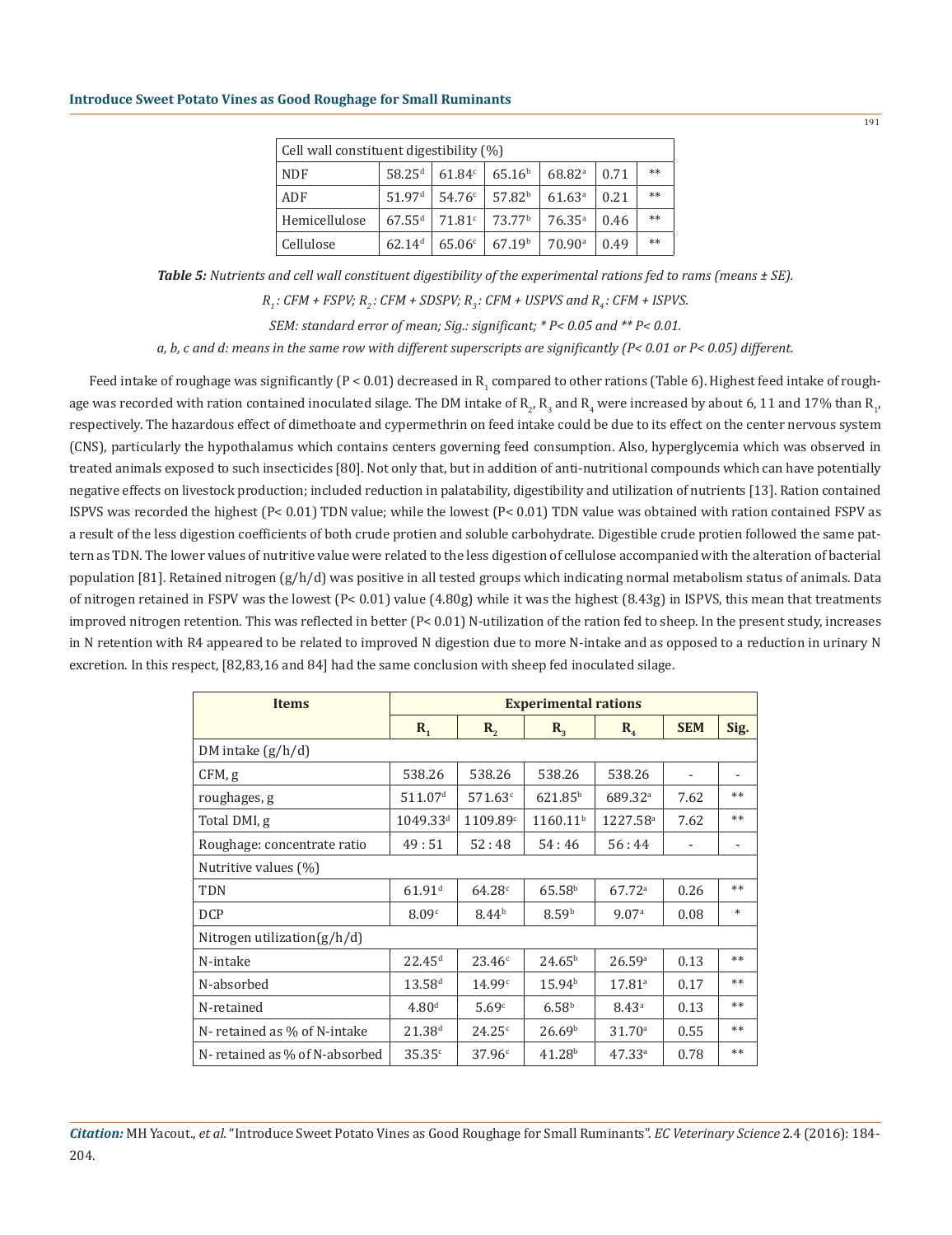*Table 6: Dry matter intake (g/h/d), nutritive values and nitrogen utilization of the experimental rations fed to rams (means ± SE).*

*R1 : CFM + FSPV; R<sup>2</sup> : CFM + SDSPV; R3 : CFM + USPVS and R4 : CFM + ISPVS.*

*SEM: standard error of mean; Sig.: significant; \* P< 0.05 and \*\* P< 0.01.*

*a, b, c and d: means in the same row with different superscripts are significantly (P< 0.01 or P< 0.05) different.*

## **Ruminal fermentation**

Resulted in Table (7) indicated that rumen liquor pH values did not significantly differ among treatments. The obtained values were within the normal ranges (6.39-6.51) as reported by [85] who indicated that cellulolytic bacteria need a rumen pH of about 6.2 and 7.0 in order to multiply rapidly and colonize the epidermal surfaces of plant fragments within 5 min. and provided that sufficient ammonia. While concentration of ruminal metabolites (NH<sub>3</sub>-N, mg/100mlR.L and VFA, meq/100 mlR.L) was significantly (P < 0.01) varied among the experimental rations. The overall mean of NH<sub>3</sub>-N concentration in the rumen of ewes fed R<sub>1</sub> was showed highest (P < 0.01) NH<sub>3</sub>-N value, while  $\rm R^{}_4$  showed the lower (P < 0.01) concentration than the other rations. Lower NH $\rm _3$ -N concentration may give best utilization of ammonia – N by rumen microbes [86]. The obtained results were in agreement with those obtained by [73,16 and 87] who indicated that both uninoculated and inoculated silage had lower concentration of NH $_{\rm 3}$ -N as compared with fresh materials. However, this concentration was in range and considered as optimal for the growth of ruminal micro-organisms [88]. Higher rate of ammonia-nitrogen production was observed with  $\mathrm{R_{_4}}$  and  $\mathrm{R_{_3}}$  (4.79 and 4.62, respectively). Both uninoculated and inoculated silage had quite similar rate of production. Highest value of VFA's concentrations and rate of production were observed with ISPVS ration as it was expected from the higher digestibility of CF. [89] found high concentration of TVFA's in the rumen fluid when biological-treated roughages were fed; they attributed such increase to the high fiber breakdown; meantime, lower (  $P< 0.01$ ) concentrations and rate of production obtained were for  $\mathrm{R}_{1}$ . These results are in agreement with those obtained by [90,91 and 92] who found that TVFA's concentration in rumen liquor increased when silage was fed, while [93] reported that, TVFA's concentration was higher (P< 0.05) for control group than other groups fed rations containing corn silage. In the same line, [94] found that VFA's concentration in rumen is governed by several factors such as DM digestibility, rate of absorption, rumen pH, transportation of the digesta from the rumen to other parts of the digestive tract and the microbial population in the rumen and their activities. The overall mean revealed that high (P< 0.05) rate of out flow from the rumen was obtained with ewes fed  $\rm R^{}_1$  and  $\rm R^{}_2$  compared to the other two rations which showed almost similar rate of out flow. The rate of out flow observed in this study with  $\mathrm{R_{4}}$  could be considered as suitable rate of out flow for efficient microbial protein (MP) synthesis. So, average values of MP synthesis ranged from 50.48 to 114.30 (g/d) for  $\mathrm{R_{_4}}$  and  $\mathrm{R_{_4}}$ respectively, so, it was lower (P< 0.01) for  $\mathrm{R_{_1}}$  than other rations. In a previous study by [95,66] the improved microbial biomass yield (MBY) in the inoculated silage versus the control one suggested that the effect was due to improved protein preservation during ensiling. However, it was also concern that the increase in MBY may not have been true for growth of ruminal bacteria but it may rather due to bacterial glycogen accumulation, particularly when growing on corn silage. Thus, in this study it had more conclusive evidence that LAB inoculation of silage resulted in more efficient formation of ruminal microbial biomass than that occurred in uninoculated silage.

| <b>Items</b>                                           |                   |                    |                    | <b>Experimental rations</b> |            |        |
|--------------------------------------------------------|-------------------|--------------------|--------------------|-----------------------------|------------|--------|
|                                                        | R <sub>1</sub>    | R <sub>2</sub>     | R <sub>3</sub>     | R <sub>4</sub>              | <b>SEM</b> | Sig.   |
| pH value                                               | 6.51              | 6.47               | 6.43               | 6.39                        | 0.09       | ns     |
| NH <sub>2</sub> -N concentration(mg/100mlR.L)          | 15.07a            | 14.19 <sup>b</sup> | 13.87c             | 12.16 <sup>d</sup>          | 0.04       | $**$   |
| Rate of NH <sub>3</sub> -N production(mg/100 mlR.L/hr) | 3.04 <sup>b</sup> | 3.11 <sup>b</sup>  | 4.62 <sup>a</sup>  | 4.79a                       | 0.09       | $**$   |
| VFA's concentration (meg/100 mlR.L)                    | 8.34 <sup>d</sup> | 10.26c             | 12.19 <sup>b</sup> | 13.94a                      | 0.11       | $**$   |
| Rate of VFA's production (meq/100 mlR.L/hr)            | 3.11 <sup>d</sup> | 3.59 <sup>c</sup>  | 4.16 <sup>b</sup>  | 4.92 <sup>a</sup>           | 0.14       | $***$  |
| Rumen volume (L)                                       | 3.19c             | 3.31c              | 4.06 <sup>b</sup>  | 4.48 <sup>a</sup>           | 0.08       | $\ast$ |
| Out flow rate (%hr)                                    | 6.58 <sup>a</sup> | 6.23 <sup>a</sup>  | 5.37 <sup>b</sup>  | 5.12 <sup>b</sup>           | 0.15       | $\ast$ |
| Microbial Protein Synthesis (g/h/day)                  | $50.48^{d}$       | 65.73c             | 83.80 <sup>b</sup> | 114.30 <sup>a</sup>         | 4.12       | $**$   |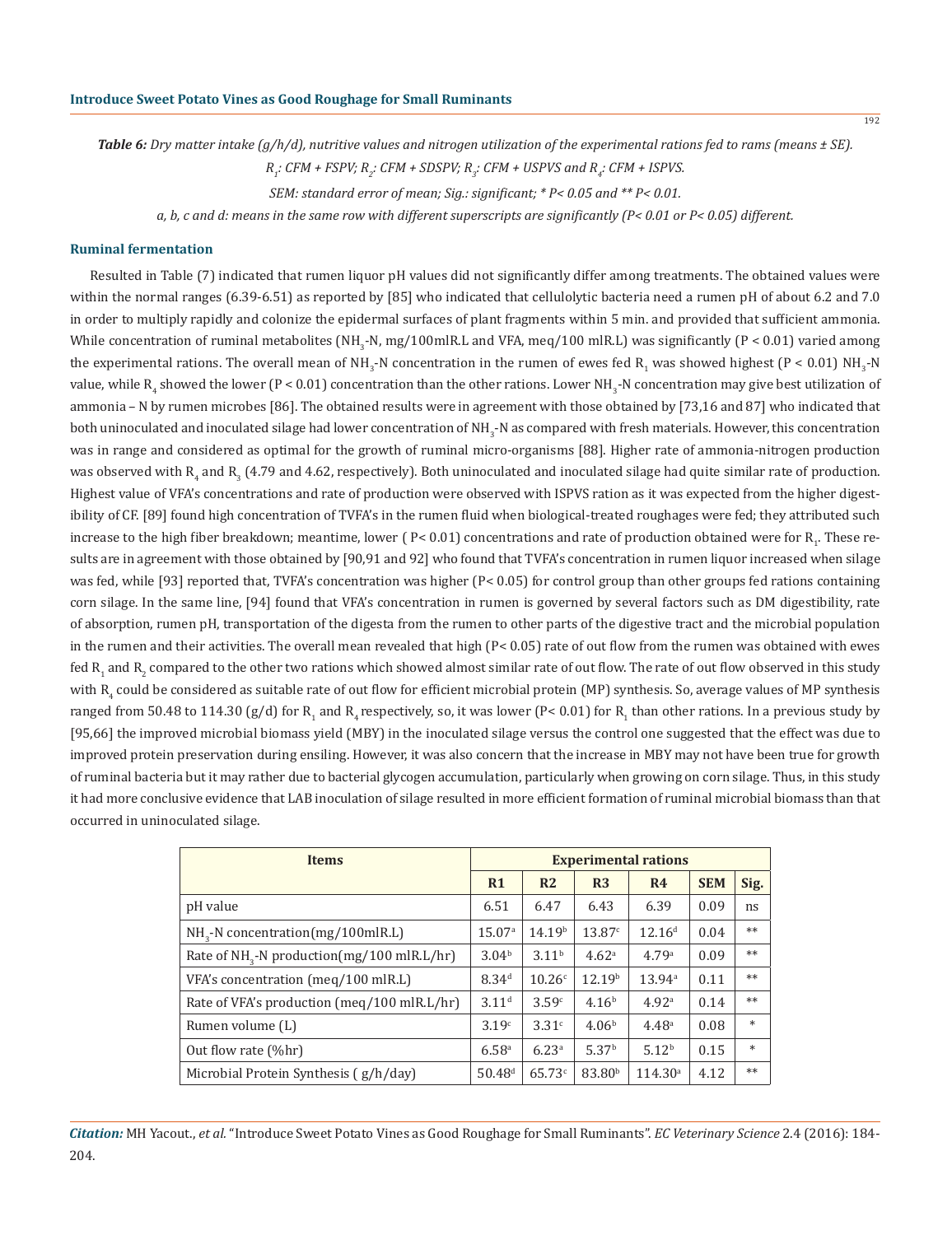*Table 7: Overall mean of rumen parameters for ewes fed the experimental rations (means ± SE).*

```
R1
: CFM + FSPV; R2
: CFM + SDSPV; R3
: CFM + USPVS and R4
: CFM + ISPVS.
```
*SEM: standard error of mean; Sig.: significant; \* P< 0.05, \*\* P< 0.01 and ns = Not significant.*

*a, b, c and d: means in the same row with different superscripts are significantly (P< 0.01 or P< 0.05) different.*

There were significant (P < 0.01) decline in total bacterial counts and cellulolytic bacteria in the rumen of sheep fed rations contained FSPV and SDSPV, while those fed ration contained ISPVS showed more counts (Table 8). Inoculated with 11C33 is also observed to stimulate cellulolytic bacteria in the rumen, increase fiber digestion and flow of microbial protein from the rumen. The degradation of roughage components was improved due to the treatment effect by inoculation [96; 97 and 98]. [99] found out that the cellulolytic bacteria populations were significantly higher in cows fed epiphytic lactic acid bacteria inoculated in silage than cows fed uninoculated silage. [100] cited that the concentration of protozoa in ruminal contents was generally increased with increasing the percent of concentrates (starch) to roughage silage rations and the results of present study were in convenient with the their report.

| <b>Items</b>                                                   |                   | <b>Experimental rations</b> |                       |                                      |            |        |  |  |
|----------------------------------------------------------------|-------------------|-----------------------------|-----------------------|--------------------------------------|------------|--------|--|--|
|                                                                | R.                | $\mathbf{R}_{\alpha}$       | $\mathbf{R}_{\alpha}$ | $\mathbf{R}_{\scriptscriptstyle{A}}$ | <b>SEM</b> | Sig.   |  |  |
| Total bacteria counts, $\times 10^8$ cfu/ml                    | 1.06 <sup>d</sup> | 1.21 <sup>c</sup>           | 1.39 <sup>b</sup>     | 1.47a                                | 0.02       | $**$   |  |  |
| Cellulolytic bacteria counts, $\times$ 10 <sup>6</sup> cfu /ml | 4.13 <sup>d</sup> | 4.52 <sup>c</sup>           | 4.96 <sup>b</sup>     | 5.32 <sup>a</sup>                    | 0.03       | $**$   |  |  |
| Total protozoa counts, $\times$ 10 <sup>6</sup> cfu /ml        | 4.93 <sup>a</sup> | 4.27 <sup>b</sup>           | 3.92c                 | 3.71c                                | 0.07       | $\ast$ |  |  |

*Table 8: Rumen microbial counts for ewes fed the experimental rations (means ± SE). R1 : CFM + FSPV; R<sup>2</sup> : CFM + SDSPV; R3 : CFM + USPVS and R4 : CFM + ISPVS.*

*SEM: standard error of mean; Sig.: significant; \* P< 0.05 and \*\* P< 0.01.*

*a, b, c and d: means in the same row with different superscripts are significantly (P< 0.01 or P< 0.05) different.*

## **Degradation kinetics**

Estimate ruminal degradation constants (washing loss fraction "a", degradable fraction "b", rate of degradation "c") and effective degradability "ED" fitted with rates of DM, CP and CF disappearance of such roughages are presented in Table (9). It illustrated that predicted constants were lower (P < 0.05) in FSPV and SDSPV compared with the USPVS and ISPVS for DM, CP and CF degradability of such roughages. However, ISPVS had more soluble and degradable fractions (a and b), rate of degradation (c) and effective degradability (ED) than other roughages. This could be due to the more nutrients digestibility. This finding agreed with those reported by [101; 102 and 103] they found an increase in protein flow from the rumen of sheep fed diet inoculated with lactic acid bacteria; also, soluble ; insoluble fractions and the effective degradability was increased. These could be due to the effect of inoculation on the function of the cell wall of such materials and decreased concentrations of all anti-nutritional compounds. In contrary, [104,105] reported that microbial inoculation did not affect *in situ* dry matter, organic matters, and neutral detergent fiber degradability of the silages. The decrease of degradability of both FSPV and SDSPV may be due to the negative effect of anti-nutritional compounds on ruminal microorganisms. [106] concluded that protease inhibitors content as well as other anti-nutritional compounds could affect on rumen degradability. The great degradation effect of the rumen microorganisms helps the animal to tolerate considerable concentrations of the pesticides [107]. [108] suggested that cellulolytic and hemicellulolytic bacteria are more sensitive to low pesticides concentrations than other types. Rumen microorganisms could play a great role in detoxification mechanism for some of the pesticides and herbicides to which ruminants may be exposed [109]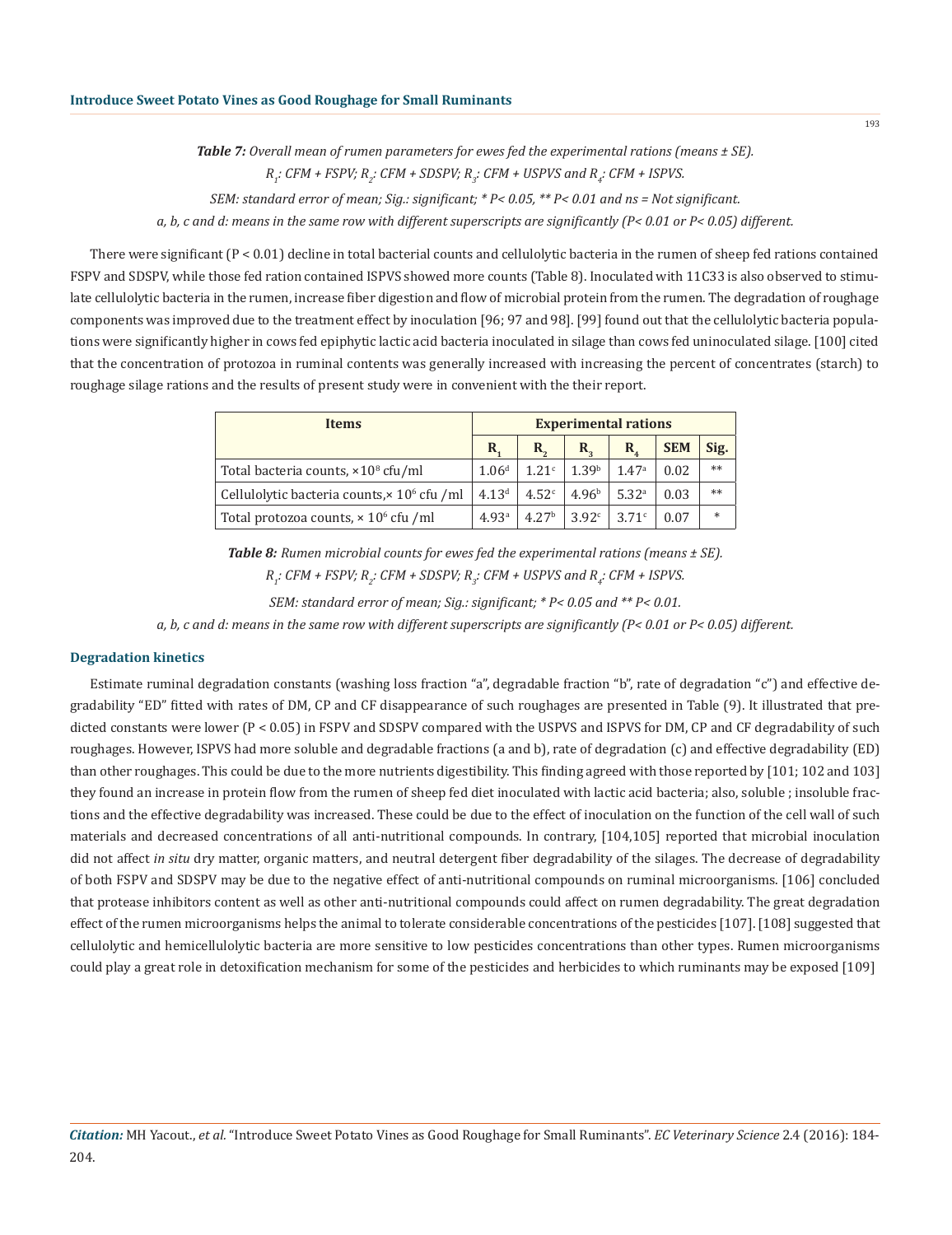| <b>Items</b> |                    | <b>Experimental rations</b> |                    |                      |            |        |  |  |
|--------------|--------------------|-----------------------------|--------------------|----------------------|------------|--------|--|--|
|              | $R_{1}$            | $R_{2}$                     | $R_{3}$            | $R_{4}$              | <b>SEM</b> | Sig.   |  |  |
| DM           |                    |                             |                    |                      |            |        |  |  |
| А            | 19.12c             | 18.95c                      | 23.17 <sup>b</sup> | 24.68 <sup>a</sup>   | 0.24       | $\ast$ |  |  |
| B            | 38.26 <sup>d</sup> | 40.20c                      | 43.92 <sup>b</sup> | $47.11^a$            | 0.34       | $\ast$ |  |  |
| C            | 0.043c             | 0.044c                      | $0.051^{\rm b}$    | 0.059a               | 0.001      | $\ast$ |  |  |
| <b>ED</b>    | 41.66c             | 42.85c                      | $50.82^{b}$        | 55.91a               | 0.49       | *      |  |  |
| CP           |                    |                             |                    |                      |            |        |  |  |
| А            | 21.65c             | 21.46c                      | 24.28 <sup>b</sup> | 25.73a               | 0.25       | $\ast$ |  |  |
| B            | 41.54c             | 43.93c                      | 48.12 <sup>b</sup> | $51.21$ <sup>a</sup> | 0.68       | $\ast$ |  |  |
| C            | 0.048c             | 0.047c                      | 0.056 <sup>b</sup> | 0.059a               | 0.001      | $\ast$ |  |  |
| <b>ED</b>    | 47.21c             | 48.27c                      | $55.61^{b}$        | $59.68$ <sup>a</sup> | 0.56       | $\ast$ |  |  |
| CF           |                    |                             |                    |                      |            |        |  |  |
| A            | 12.03c             | $12.58^{bc}$                | 13.11 <sup>b</sup> | 14.97a               | 0.14       | $\ast$ |  |  |
| B            | 22.64c             | 23.03c                      | 27.84 <sup>b</sup> | 31.49a               | 0.25       | $\ast$ |  |  |
| C            | 0.038c             | 0.040c                      | 0.046 <sup>b</sup> | $0.053$ <sup>a</sup> | 0.001      | $\ast$ |  |  |
| ED           | $24.68^{d}$        | 25.74c                      | 29.96 <sup>b</sup> | 35.08 <sup>a</sup>   | 0.21       | $\ast$ |  |  |

*Table 9: Degradation kinetics of DM, CP and CF for single roughage in ewes fed the experimental rations (mean ± SE). R1 : CFM + FSPV; R<sup>2</sup> : CFM + SDSPV; R3 : CFM + USPVS and R4 : CFM + ISPVS.*

 *a: soluble fraction (%); b: potentially degradable fraction (%); c: rate of nutrient degradation (% h-1).*

 *ED: effective degradability=a+ [bc/c + k], where k is the out flow rate.*

 *SEM: standard error of mean; Sig.: significant; \* P< 0.05.* 

*a, b, c and d: means in the same row with different superscripts are significantly (P< 0.05) different.*

# **Performance of lambs**

Mean values for birth and weaning weights (kg); gain (kg) and ADG (g) of lambs are presented in Table (10). The birth and weaning weights for lambs from  $\mathrm{R}_{_3}$  and  $\mathrm{R}_{_4}$  groups were significantly higher (P < 0.01) as compared with  $\mathrm{R}_{_1}$  and  $\mathrm{R}_{_2}$  groups. But there were no significant differences between  $\mathrm{R_{_1}}$  and  $\mathrm{R_{_2}}$  groups. Highest value of weaning weight was recorded with  $\mathrm{R_{_4}}.$  On the mean time, gain and average daily gain during suckling period for  $\mathrm{R_{4}}$  were recorded the highest values as compared with other groups. These results are consistent with the observed higher milk production for this ration (Table 11). These results are in agreement with [110; 87 and 111] who reported that increasing of milk yield will lead to an increase in weaning weight.

| <b>Items</b>        | <b>Experimental rations</b> |                                                                        |                     |                    |      |        |  |
|---------------------|-----------------------------|------------------------------------------------------------------------|---------------------|--------------------|------|--------|--|
|                     | $R_{1}$                     | <b>SEM</b><br>$R_{4}$<br>$\mathbf{R}_{2}$<br>$\mathbf{R}_{\mathbf{q}}$ |                     |                    |      |        |  |
| No. of lambs        | 5                           | 5                                                                      | 5                   | 5                  |      | ۰      |  |
| Birth weight (kg)   | 3.77 <sup>b</sup>           | 3.69 <sup>b</sup>                                                      | 3.93 <sup>a</sup>   | 3.98 <sup>a</sup>  | 0.09 | $\ast$ |  |
| Weaning weight (kg) | 11.71c                      | 12.10 <sup>c</sup>                                                     | 12.72 <sup>b</sup>  | 13.34 <sup>a</sup> | 0.11 | $**$   |  |
| Gain (kg)           | 7.94 <sup>d</sup>           | 8.41c                                                                  | 8.79 <sup>b</sup>   | 9.36 <sup>a</sup>  | 0.05 | $**$   |  |
| ADG(g)              | 132.40 <sup>d</sup>         | $140.20^{\circ}$                                                       | 146.50 <sup>b</sup> | $156.00^{\circ}$   | 0.87 | $**$   |  |

*Table 10: Performance of lambs suckling their dams fed the experimental rations (mean ± SE).*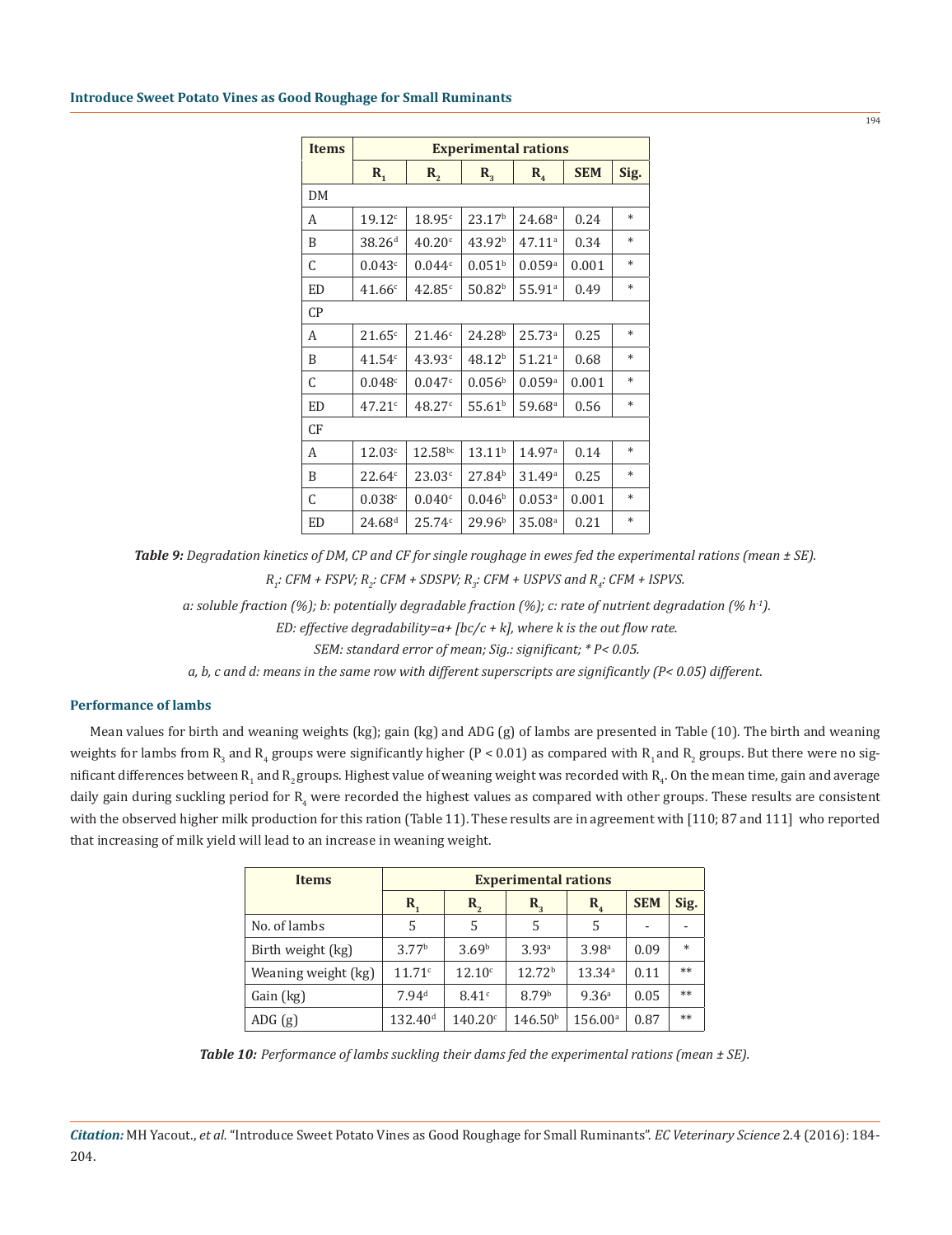195

*R1 : CFM + FSPV; R<sup>2</sup> : CFM + SDSPV; R3 : CFM + USPVS and R4 : CFM + ISPVS.*

*ADG: average daily gain.*

*SEM: standard error of mean; Sig.: significant; \* P< 0.05 and \*\* P< 0.01.*

*a, b, c and d: means in the same row with different superscripts are significantly (P< 0.01 or P< 0.05) different*.

## **Milk yield and milk composition**

Milk yield; 4% FCM; DMI; feed conversion and feed efficiency of ewes fed the experimental rations are presented in Table (11). Milk yield was significantly increased (P < 0.01) for ISPVS containing ration compared with other rations. Improving of the digestion coefficients of most of the nutrients and the feeding values of ISPVS containing ration  $\rm\,R_{4}$ ) was reflected on more milk yield produced by ewes fed such ration, also, these results could probably attributed to the higher of glucose and protein concentration in blood serum of R. (Table 15). It led to an increase in milk lactose synthesis and consequently milk production being increased. In this respect, values of 4% FCM production were taken the same trend as that of milk yield. The obtained results indicated the positive effect of treatment groups over that of the control group  $(R_1)$ . Values of 4% FCM production of  $R_2$ ;  $R_3$  and  $R_4$  was significantly increased (P < 0.01) by about 6.94; 17.19 and about 29.91 %, respectively when compared with  $R_{1}$ . The obtained values are in agreement with those reported by [112; 87; 113 and 114] who illustrated that inclusion silage in dairy animals ration resulted in increasing milk yield, these may be due to one or more of the following reasons, 1) higher DMI and higher nutrients digestibility and 2) increased rumen micro flora activity which lead to an improve of feed efficiency hence an increase milk production. However, silage inoculated with LAB's has a probiotic effect on ruminant performance, as it may change the rumen environment and interact with rumen microorganisms in such a way to enhance feed utilization. Therefore, helpful information might be obtained through measurements of fiber degradability and nitrogen metabolism [90]. Data of feed conversion as gDMI/g 4% FCM was improved by 8.16 and 14.80% with rations contained USPVS and ISPVS, respectively compared with that contained FSPV. While, no significant differ between ration contained SDSPV and the control group.

| <b>Items</b>                 |                      | <b>Experimental rations</b> |                      |                      |            |        |  |
|------------------------------|----------------------|-----------------------------|----------------------|----------------------|------------|--------|--|
|                              | $\mathbf{R}_{1}$     | $R_{2}$                     | $R_{\rm a}$          | $R_{4}$              | <b>SEM</b> | Sig.   |  |
| No. of ewes                  | 5                    | 5                           | 5                    | 5                    |            | ۰      |  |
| Weight of ewes (kg)          | 40.90                | 41.20                       | 40.85                | 41.10                | 0.29       | ns     |  |
| DMI(g/h/day)                 | 1184.25 <sup>d</sup> | 1237.97 <sup>c</sup>        | 1273.46 <sup>b</sup> | 1307.90 <sup>a</sup> | 8.27       | $**$   |  |
| Milk yield (g/h/day)         | 339.70 <sup>d</sup>  | 360.20c                     | 390.30 <sup>b</sup>  | 428.50 <sup>a</sup>  | 4.55       | $***$  |  |
| 4%FCM (g/h/day)              | 357.53 <sup>d</sup>  | 382.35 <sup>c</sup>         | 418.99 <sup>b</sup>  | 464.49a              | 4.40       | $**$   |  |
| Feed conv <sup>-1</sup>      | 3.49a                | 3.44 <sup>a</sup>           | 3.26 <sup>b</sup>    | 3.05c                | 0.02       | $\ast$ |  |
| Feed conv <sup>-2</sup>      | 3.31 <sup>a</sup>    | 3.24 <sup>a</sup>           | 3.04 <sup>b</sup>    | 2.82c                | 0.02       | $\ast$ |  |
| Feed efficiency <sup>3</sup> | 0.302c               | 0.309c                      | 0.329 <sup>b</sup>   | $0.355^{a}$          | 0.01       | $\ast$ |  |

*Table 11: Performance of ewes fed the experimental rations (mean ± SE).*

*R1 : CFM + FSPV; R<sup>2</sup> : CFM + SDSPV; R3 : CFM + USPVS and R4 : CFM + ISPVS*

 *\*4 % FCM was calculated as: 0.4 × milk yield (kg) + 15 × fat yield (kg); [115].*

*FCM=Fat corrected milk (4%); Feed conv-1= Feed conversion as g DMI/ g milk yield; Feed conv-2=Feed conversion as g DMI/ g 4% FCM; Feed efficiency-3= Feed efficiency as on 4% FCM.*

*SEM: standard error of mean; Sig.: significant; \* P< 0.05, \*\* P< 0.01 and ns = not significant.*

*a, b, c and d: means in the same row with different superscripts are significantly (P< 0.01 or P< 0.05) different.*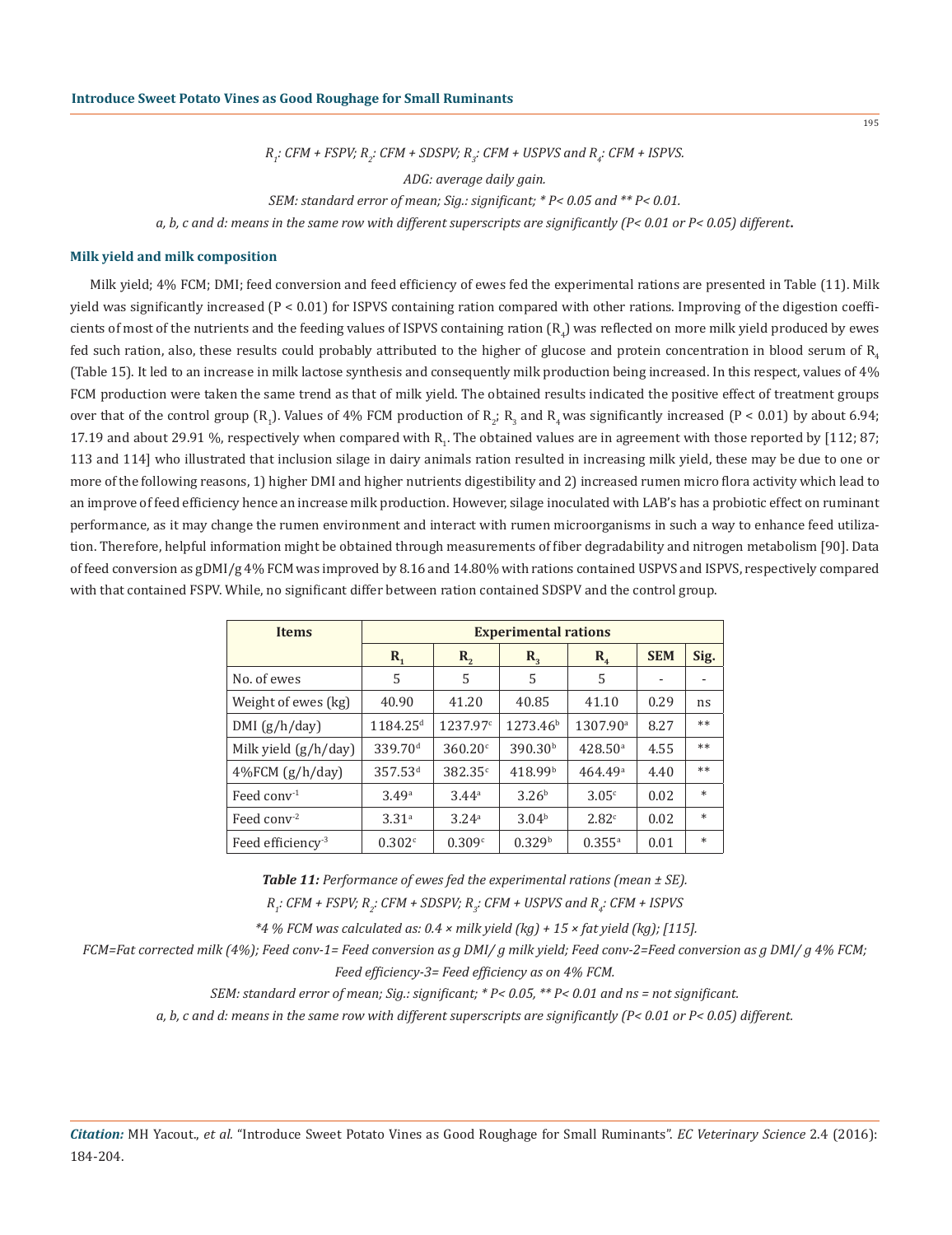The current results emphasized that inoculation silage could improve the efficiency of protein and energy utilization in milk production as reported by [116]. Moreover, inclusion of ISPVS in dairy ewes rations could significantly increased milk fat percentage. [117] stated that fat content in milk of cows fed silage inoculated with *Lactobacillus buchneri* may be positively affected. Milk protein percentage was significantly increased (P < 0.05) with USPVS and ISPVS containing rations (Table 12). The increase in milk protein percentage in the current study may be due to the more energy being available or milk protein synthesis, these finding agreed with [118, 100]. More (P < 0.05) lactose; total solid and solid not fat percentages was obtained with feeding ISPVS containing ration. No significant differences between the tested rations for milk ash percentage. Results obtained here are in harmony with those found by [87; 100 and 111] who speculated positive effect of inclusion inoculated silage in dairy rations in comparison of the traditional ration. In contrary, earlier results obtained by [119,120] inoculated that percentage of milk components or yield did not differed when inclusion silage inoculated with *Lactobacillus acidophilus and Propionibacteria freudenreichii* in dairy rations.

| Items $(\% )$ | <b>Experimental rations</b> |                   |                    |                    |            |        |  |
|---------------|-----------------------------|-------------------|--------------------|--------------------|------------|--------|--|
|               | $\mathbf{R}_{1}$            | R,                | $\mathbf{R}_{2}$   | $R_{4}$            | <b>SEM</b> | Sig.   |  |
| Fat           | 4.35c                       | 4.41c             | 4.49 <sup>b</sup>  | 4.56 <sup>a</sup>  | 0.02       | $\ast$ |  |
| Protein       | 4.54 <sup>b</sup>           | 4.59 <sup>b</sup> | 4.68 <sup>a</sup>  | 4.73 <sup>a</sup>  | 0.03       | $\ast$ |  |
| Lactose       | 6.57c                       | 6.64 <sup>c</sup> | 6.87 <sup>b</sup>  | 7.12 <sup>a</sup>  | 0.06       | $\ast$ |  |
| Ash           | 0.76                        | 0.73              | 0.73               | 0.73               | 0.03       | ns     |  |
| Total solid   | 16.22c                      | 16.37c            | 16.77 <sup>b</sup> | 17.14 <sup>a</sup> | 0.07       | $\ast$ |  |
| Solid not fat | 11.87c                      | 11.96c            | 12.28 <sup>b</sup> | $12.58^{\circ}$    | 0.07       | $\ast$ |  |

*Table (12): Chemical composition (%) of milk produced by ewes fed the experimental rations (mean ± SE).*

*R1 : CFM + FSPV; R<sup>2</sup> : CFM + SDSPV; R3 : CFM + USPVS and R4 : CFM + ISPVS.*

*SEM: standard error of mean; Sig.: significant; \* P< 0.05 and ns = not significant.*

*a, b and c: means in the same row with different superscripts are significantly (P< 0.05) different.*

#### **Concentration of pesticides residues in milk**

All pesticide residues in milk produced by ewes fed experimental rations were less than limits of quantification (< LOQ, mgL<sup>-1</sup>) Table (13). [17] reported that microbes (fungi, bacteria, and other microorganisms) could degrade or breakdown the pesticides due to their used them as feed source.

| <b>Compound</b> | Trade name | $*$ <b>LOQ</b> mg L <sup>-1</sup> | Residues (mg $kg^{-1}$ ) |                       |         |                  |  |
|-----------------|------------|-----------------------------------|--------------------------|-----------------------|---------|------------------|--|
|                 |            |                                   | R.                       | $\mathbf{R}_{\alpha}$ |         | $\mathbf{R}_{i}$ |  |
| Triazophos      | Hostathion | 0.01                              | $<$ LOO                  | $<$ LOO               | $<$ LOO | $<$ LOO          |  |
| Dimethoate      | Dimethoate | 0.01                              | $<$ LOO                  | $<$ LOO               | $<$ LOO | $<$ LOO          |  |

*Table (13): Concentrations of pesticides residues (mgL-1) in milk produced by ewes fed experimental rations.*

 $R_i$ : CFM + FSPV;  $R_i$ : CFM + SDSPV;  $R_j$ : CFM + USPVS and  $R_i$ : CFM + ISPVS.

*\*LOQ: Limits of quantification.*

#### **Economic evaluation**

It is of interest to observe that economic cash return (L.E/h/d) was more pronounced with ration contained ISPVS, followed by ration contained USPVS; while  $\mathtt{K}_1$  was the lowest efficiency and  $\mathtt{K}_2$  recorded intermediate economic return and efficiency (Table 14). The improvement of economical efficiency for  $\rm R^{}_3$  and  $\rm R^{}_4$  groups could be related to the high feed efficiency, as well as to the positive effect of inoculated silage on the nutritive value of tested ration not only that but to the less concentration of anti-nutritional compounds and

*Citation:* MH Yacout., *et al.* "Introduce Sweet Potato Vines as Good Roughage for Small Ruminants". *EC Veterinary Science* 2.4 (2016): 184-204.

196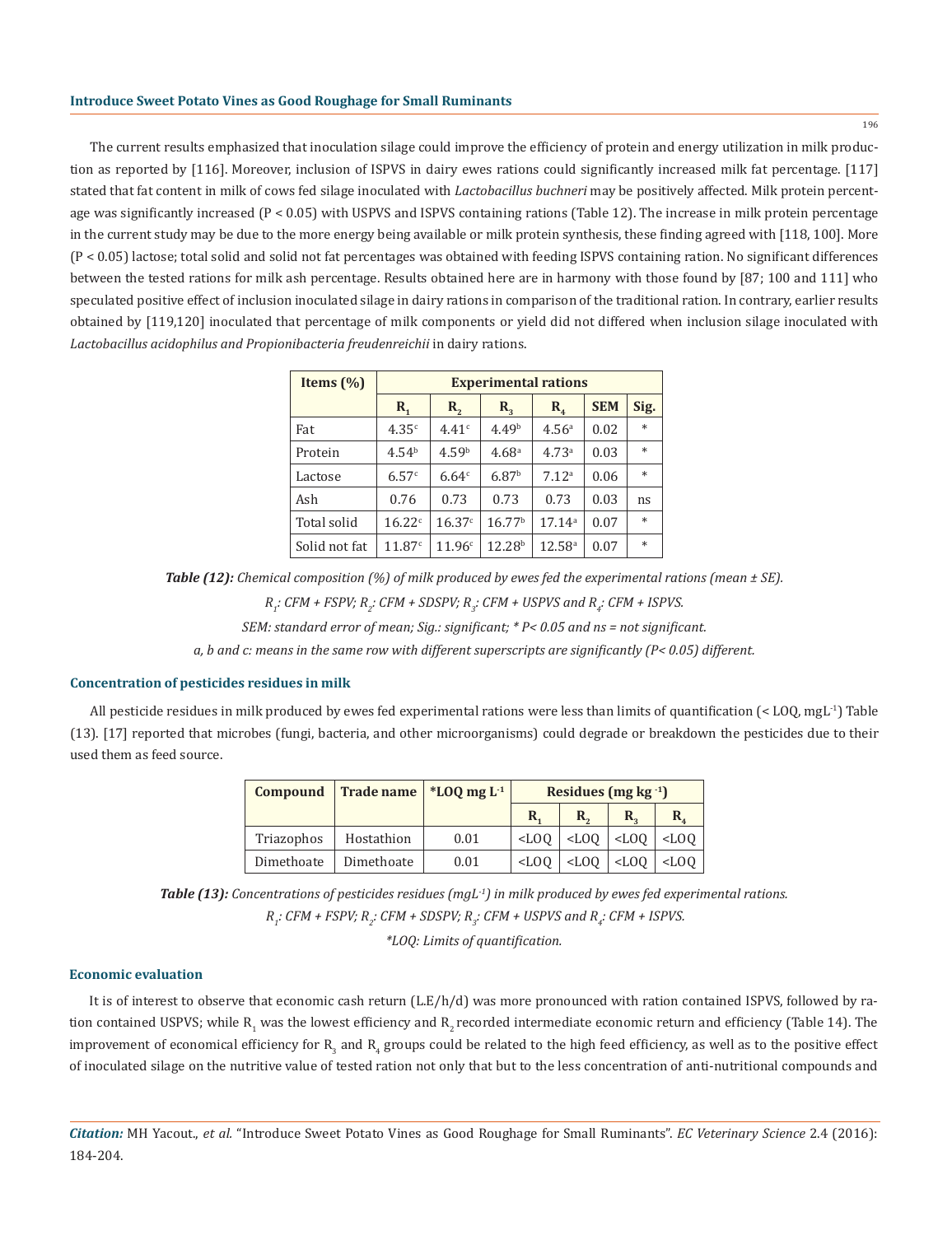pesticides residues concentrations than the critical percentages . The current study confirmed that, there is a positive relation between biological and economical efficiency. The results of the economical efficiency tended to be in harmony with the results of biological efficiency. For both economical and biological efficiency, the higher revenues of  $\mathrm{R_{4}}$  were offset by a higher biological performance.

| <b>Items</b>                | <b>Experimental rations</b> |      |      |      |  |
|-----------------------------|-----------------------------|------|------|------|--|
|                             | R,                          | R,   | R,   | R,   |  |
| Daily feed cost (L.E/ewe)   | 2.07                        | 2.16 | 2.03 | 2.09 |  |
| Price of daily gain (L.E)   | 5.83                        | 6.17 | 6.45 | 6.86 |  |
| Economical return (L.E/h/d) | 3.76                        | 4.01 | 4.42 | 4.77 |  |
| Economic efficiency (%)     | 2.82                        | 2.86 | 3.18 | 3.28 |  |

*Table 14: Economic efficiency of ewes fed the experimental rations. R1 : CFM + FSPV; R<sup>2</sup> : CFM + SDSPV; R3 : CFM + USPVS and R4 : CFM + ISPVS.*

# **Blood biochemical and serum constituents**

Values of some blood constituents of ewes fed the different experimental rations are presented in Table (15). Serum glucose, total protein and albumin concentrations was significantly higher  $(P < 0.05)$  for ewes received rations contained USPVS and ISPVS than other rations. These may be attributed to their higher nutrients digestibility. Insignificant differences among rations were observed for globulin concentration. On the other hand, ewes fed ration contained FSPV was higher (P < 0.05) for urea; cholesterol; AST and ALT than other rations. [121] reported that dietary protein and energy levels are the most effective factors in blood picture. Constituents with this conclusion, [122] revealed that plasma total protein concentration was not significantly affected when feeding isonitrogenus and isoenergetic rations irrespective of ingredients that formulated such rations. [123] showed that the use of homolactic acid bacteria as an inoculant for grass silage can resulted in lower concentrations of blood urea-N when it fed to growing steers. It is likely that this is brought by improved silage protein quality [124] which led to better rumen microbial capture of forage nitrogen [125] in turn it could resulting in lower ruminal ammonia-N production and recycling through the blood as blood urea-N. [126] found that the increase level of serum cholesterol may be responsible for inducing atherosclerotic changes. They also reported that the accumulation of pesticides in liver was associated with the disturbance of lipid metabolism and an elevation in serum cholesterol. Serum levels of AST and ALT were within the physiological range, and it decreased according to which no dysfunction in hepatic activity would be occurred.

| <b>Items</b>             | <b>Experimental rations</b> |                    |                      |                    |            |        |
|--------------------------|-----------------------------|--------------------|----------------------|--------------------|------------|--------|
|                          | $R_{1}$                     | $\mathbf{R}_{2}$   | $R_{3}$              | $R_{\rm A}$        | <b>SEM</b> | Sig.   |
| Glucose, mg/dl           | 44.                         | 45.87 <sup>b</sup> | 49.                  | 51.16 <sup>a</sup> | 0.75       | $\ast$ |
|                          | 63 <sup>b</sup>             |                    | 91 <sup>a</sup>      |                    |            |        |
| Total protein (TP), g/dl | 6.96c                       | 7.19 <sup>b</sup>  | $7.28$ <sup>ab</sup> | 7.36 <sup>a</sup>  | 0.04       | $\ast$ |
| Albumin $(A)$ , $g/dl$   | 4.13 <sup>b</sup>           | 4.20 <sup>b</sup>  | 4.31 <sup>a</sup>    | 4.34 <sup>a</sup>  | 0.08       | $\ast$ |
| Globulin $(G)$ , $g/dl$  | 2.83                        | 2.99               | 2.97                 | 3.02               | 0.06       | ns     |
| Urea, mg/dl              | 32.81 <sup>a</sup>          | 28.36 <sup>b</sup> | 23.75c               | 22.86c             | 0.44       | $\ast$ |
| Cholesterol, mg/dl       | 70.13 <sup>a</sup>          | 65.19 <sup>b</sup> | $63.85^{b}$          | 63.21 <sup>b</sup> | 0.74       | $\ast$ |
| AST, u/l                 | $69.55^{\circ}$             | 62.34 <sup>b</sup> | 59.60°               | 58.11 $^{\circ}$   | 0.51       | $\ast$ |
| ALT, $u/l$               | 32.46 <sup>a</sup>          | 28.94 <sup>b</sup> | 23.84c               | 22.96c             | 0.38       | $\ast$ |

*Table 15: Blood serum parameters of ewes fed the experimental rations (mean ± SE).*

*R1 : CFM + FSPV; R<sup>2</sup> : CFM + SDSPV; R3 : CFM + USPVS and R4 : CFM + ISPVS.*

*SEM: standard error of mean; Sig.: significant; \* P< 0.05 and ns = not significant.*

*a, b and c: means in the same row with different superscripts are significantly (P< 0.05) different.*

*Citation:* MH Yacout., *et al.* "Introduce Sweet Potato Vines as Good Roughage for Small Ruminants". *EC Veterinary Science* 2.4 (2016): 184-204.

197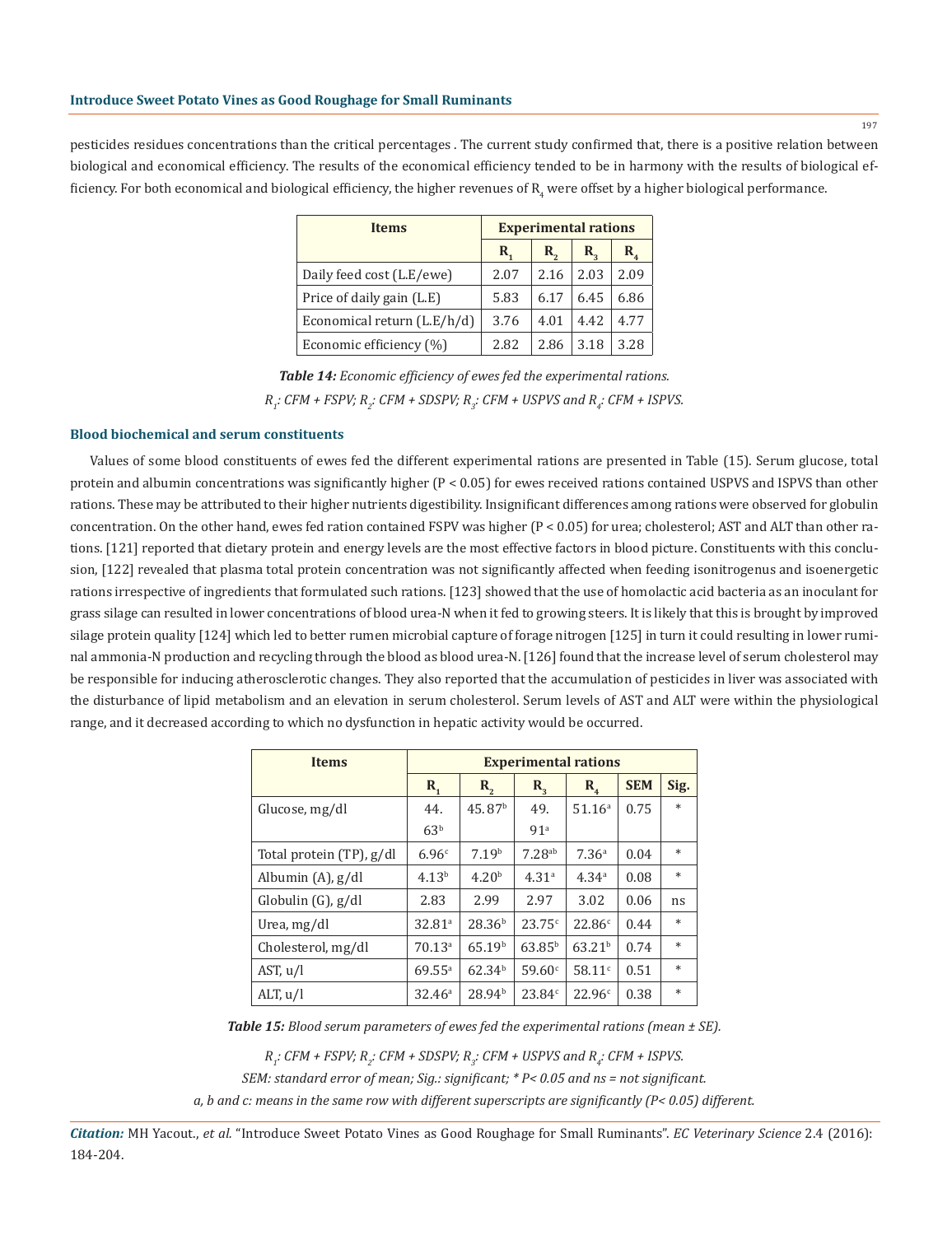## **Conclusion**

Conclusively, it could be advisable to inoculate SPV silage with lactic acid bacteria (11C33) in order to overcome the harmful effect of anti-nutritional compounds and concentration of pesticide residues. In that case, it is successfully and economically to fed SPV inoculated with 11C33 bacteria as good roughage for lactating ewes which could be beneficial in improving production of milk and performance of suckling lambs. However, it is necessary to carry on more research in this respect for a long term feeding on such materials with analysis of metabolites; blood; milk and meat products from animals fed such materials.

# **Bibliography**

- 1. NRC. "Nutrient Requirements of Sheep". Academy of Sciences. National Research Council, Washington, D.C (1994).
- 2. Lashkari S., *et al.* "Qualitative characteristics, microbial populations and nutritive values of orange pulp ensiled with nitrogen supplementation". *Slovak Journal of Animal Science* 47.2 (2014): 90-99.
- 3. Salehi S., *et al.* "Nutrient digestibility and chemical composition of potato (*Solanum tuberosum L.*) vine as alternative forage in ruminant diets". *Agricultural communications* 2.1 (2014): 63-66.
- 4. Gaafar H., *et al.* "Effect of partial replacement of berseem hay by ensiled and dried sweet potato vines on performance of growing rabbits". *Report and Opinion* 6.8 (2014): 60-66.
- 5. Giang H., *et al.* "Digestibility of dried and ensiled sweet potato roots and vines and their effect on the performance and economic efficiency of F1 cross bred fattening pigs". LRRD 16.7 (2004).
- 6. Zereu G., *et al.* "Chemical composition and *in vitro* dry matter digestibility of vines and roots of four sweet potato (*Ipomoea batatas*) varieties grown in southern Ethiopia". *Tropical and Subtropical Agroecosystems* 17 (2014): 547- 555.
- 7. Agriculture Economics and Statistics. "Ministry of Agriculture and Land Reclamation, Economics Affairs Sector, Bulletin of the Agriculture Statistics, (Summer & Nile crops 2012/2013)". 2 (2014): 198.
- 8. Kebede T., *et al.* "Effect of level substitution of sweet potato vines for concentrate on body weight gain and carcass characteristics of browsing Arsi Bale". *Journal of Cell and Animal Biology* 2.2 (2008): 36-42.
- 9. Etela I and GA Kalio. "Yields components and 48-h rumen dry matter degradation of three sweet potato varieties in N'dama steers as influenced by date of harvesting". *Journal of Agriculture and Social Research* 11.2 (2011): 15-21.
- 10. Ashiono GB., *et al.* "Effect of sweet potato vines and sorghum silages on cattle milk productivity". *Asian Journal of Plant Sciences* 5.1 (2006): 81-84.
- 11. Zhang Z and H Corke. "Trypsin inhibitor activity in vegetative tissue of sweet potato plants and its response to heat treatment". *Journal of the Science of Food and Agriculture* 81 (2001): 1358-1363.
- 12. Aregheore EM. "Nutritive value and inherent anti-nutritive factors in four indigenous edible leafy vegetables in human nutrition in Nigeria: a review". *Journal of Food Resource Science* 1.1 (2012): 1-14.
- 13. Alipour D and Y Rouzbehan. "Effects of ensiling grape pomace and addition of polyethylene glycol on *in vitro* gas production and microbial biomass yield". *Animal Feed Science and Technology* 137 (2007): 138-149.
- 14. Reed JT., *et al.* "Results of southern sweet potato IPM project in Mississippi". *Mississippi Agricultural and Forestry Experiment Station Research Bulletin* 1181 (2010): 14.
- 15. Pirmohammadi R., *et al.* "Effect of polyethylene glycol-6000 on chemical composition and degradability of white grape pomace in buffaloes". *Journal of Animal and Plant Sciences* 22.Suppl 3 (2012): 270-272.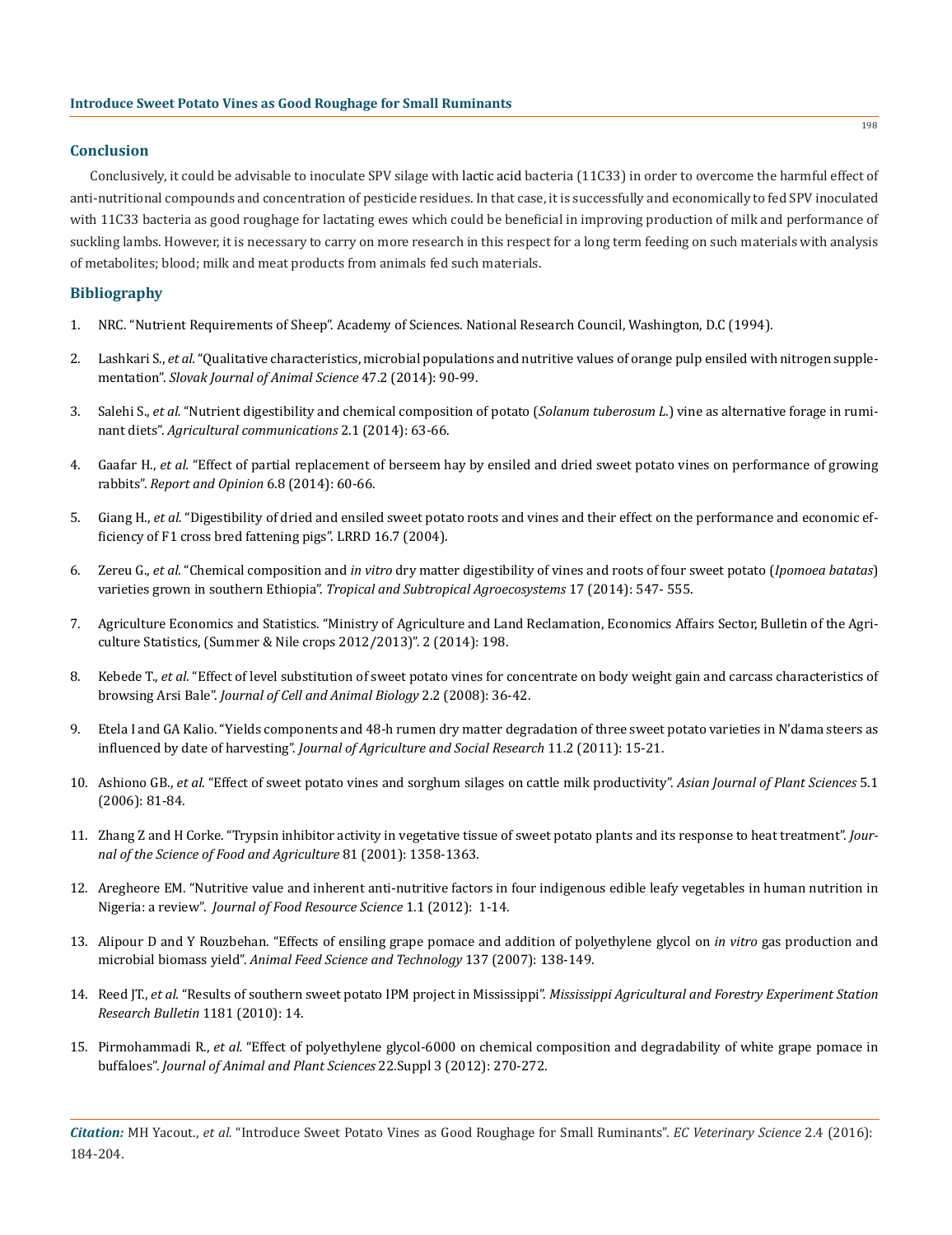- 16. El-Shinnawy MM., *et al.* "Effect of two kinds of bacteria inoculants on preservation and nutritive values of vine broad bean silage, compared with clover hay". *Egyptian Journal of Nutrition and Feeds* 15.1 (2012): 189-201.
- 17. DebMandal M., *et al.* "Potential metabolites of dimethoate produced by bacterial degradation". *World Journal of Microbiology and Biotechnology* 24 (2008): 69-72.
- 18. Al-Rabbat MF., *et al.* "*In vitro* nitrogen-tracer technique for some kinetic measures of rumen ammonia". *Journal of Dairy Science* 54 (1971): 150.
- 19. England P and C Gill. "The effect of wilting and short chopping of grass on the subsequent voluntary intake of silage and live weight gain of calves". *Animal Production* 36 (1983): 73-77.
- 20. AOAC. "Official Method of Analysis (15<sup>th</sup> Ed.) Association of Official Analytical Chemists". Washington, Virginia Il, USA (1995).
- 21. Nishino N., *et al.* "Accumulation of 1, 2 propanediol and enhancement of aerobic stability in whole crop maize silage inoculated with *Lactobacillus buchneri*". *Journal of Applied Microbiology* 94 (2003): 800-807.
- 22. Makkar HPS. "Quantification of tannins in tree foliage. A Laboratory Manual for the FAO/IAEA Coordinated. Research Project on the Use of Nuclear and Related Techniques to Develop Simple Tannin Assays for Predicting and Improving the Safety and Efficiency of Feeding Ruminants on Tanniniferous Tree Foliage". FAO/IAEA Working Document, IAEA, Vienna, Austria (2000): 38.
- 23. Makkar HPS. "Quantification of tannins in tree and shrub foliage". In: Makkar HPS. (Ed.) "A Laboratory Manual. Kluwer Academic Publishers/FAO/IAEA, Vienna, Austria (2003): 102.
- 24. McCance RA and EM Widdowson. "Phyton in human nutrition". *Biochemistry Journal* 29 (1953): 2694-2699.
- 25. Smith C., *et al*. "The determination of trypsin inhibitor levels in foodstuffs". *Journal of the Science of Food and Agriculture* 3 (1980): 341-350.
- 26. Onwuka GI. "Food Analysis: Theory and Practice". Naphthali prints, Lagos, Nigeria. (2005): 133-134.
- 27. Vairtrash LA and NA Laptera. "Colorimetric determination of phytate in unpurified extracts of seeds and the products of their processing". *Analytical Biochemistry* 175 (1988): 227-230.
- 28. Harboune JB. "Phytochemical method of Analysis". Chapman and Hall publications, NewYork (1973).
- 29. Ahmad VU., *et al.* "Saponins from the leaves of Guaiacum officinale". *Phytochemistry* 29 (1990): 3287-3290.
- 30. Van Soest PJ., *et al.* "Methods for dietary fibre, neutral detergent fibre and non-starch polysaccharides in relation to animal nutrition". *Journal of Dairy Science* 74 (1991): 3583-3597.
- 31. Carrol EJ and RE Hungate. "The magnitude of microbial fermentation in the bovine rumen". *Applied Microbiology* 2 (1954): 205.
- 32. Warner ACI. "Production of volatile fatty acids in the rumen, methods of measurement". *Nutrition Abstracts and Reviews Series B* 34 (1964): 339.
- 33. El-Shazly K., *et al.* "A calorimetric technique using chromium-ethylen diamins tetracetate for measuring rumen volume". *Journal of Agricultural Science Cambridge* 87 (1976): 369-373.
- 34. Difco M. "Dehydrated Culture Media Reagents for Microbiology". 10<sup>th</sup> edition, Difco Laboratories Incorporated Detroit, Michigan, USA (1984): 689.
- 35. Hungate RE. "A roll tube method for cultivation of strict anaerobes. In: Methods in Microbiology". (Eds., Norris JR and Ribbons DW.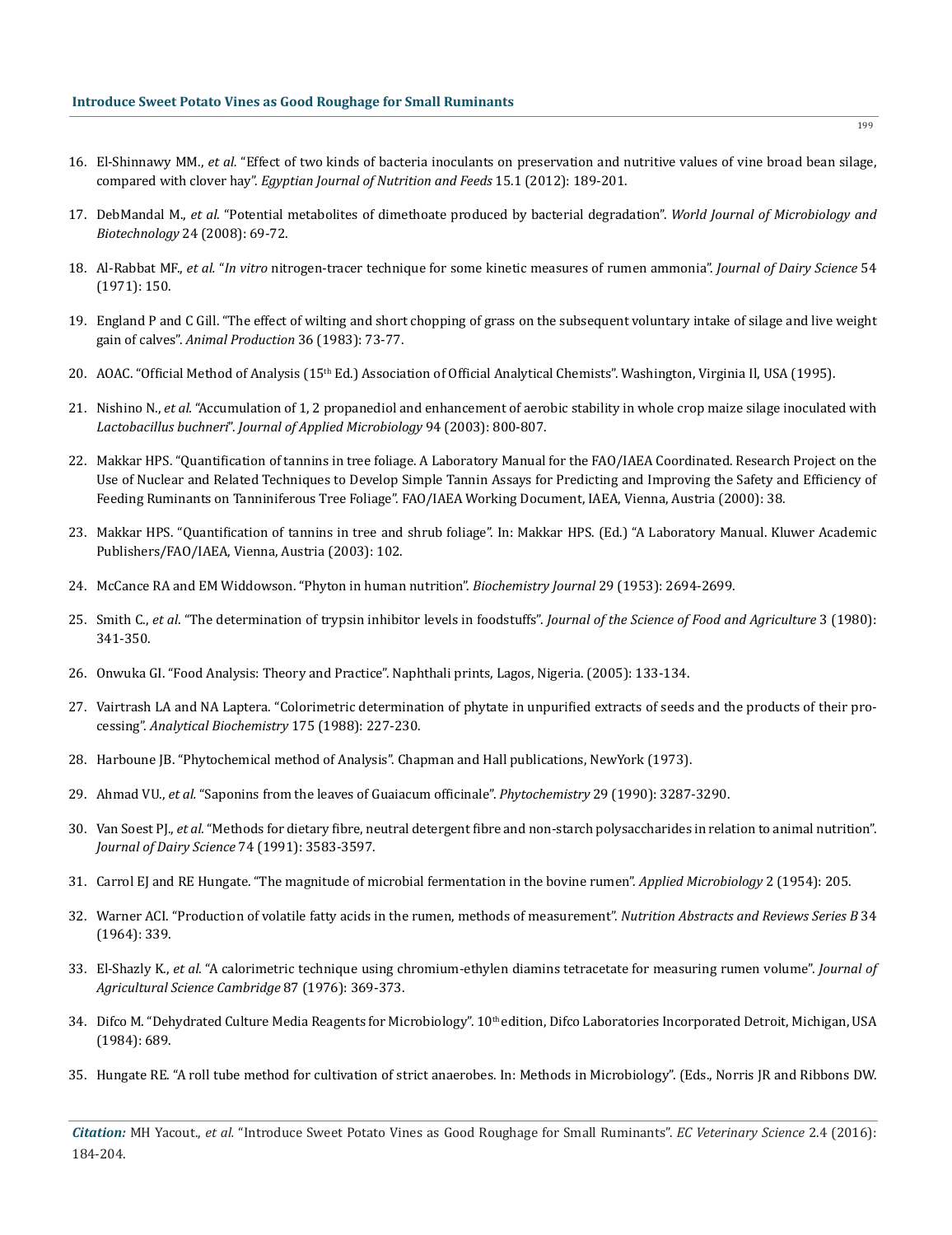Academic Press, New York, USA (1969): 117-313.

- 36. Galyean M. "Laboratory Procedure in Animal Nutrition Research. Department of Animal and Life Science, New Mexico State University, U.S.A (1989): 107-122.
- 37. Borhami BEA., *et al.* "Rumen environment microbial protein synthesis and nitrogen balance in sheep. In: A Proceeding of "Manipulation of rumen micro-organisms". *International Conference Egypt* (1992).
- 38. Walker DJ. "Energy metabolism and rumen microorganisms". In: Physiology of Digestion in the Ruminants. Butterowrth Inc., Washington, DC (1965).
- 39. Borhami BEA., *et al.* "Nitrogen (N15) utilization and microbial protein synthesis in the rumen of urea fed cattle". *Journal of Animal Science* 49 (1979): 1306.
- 40. Hungate RE. "Quantitative aspects of the rumen fermentation". In: Physiology of Digestion in the Ruminant, Butterworth's Inc., Washington, DC (1965).
- 41. Mehrez AZ and ER Ørskov. "A study of the artificial fibre bag technique for determining the digestibility of feeds in the rumen". *Journal of Agricultural Science Cambridge* 88 (1977): 645-650.
- 42. Kamel HEM., *et al.* "The effect of frozen-rethawing technique on detaching firmly associated bacteria from in situ hay residues". *Canadian Journal of Animal Science* 75 (1995): 481-483.
- 43. Ørskov ER and I McDonald. "The estimation of protein degradability in the rumen from incubation measurements weighed according to rate of passage". *Journal of Agricultural Science Cambridge* 92 (1979): 499.
- 44. McDonald I. "A revised model for the estimation of protein degradability in the rumen". Journal of Agricultural Science Cambridge 96 (1981): 251.
- 45. Ling ER. "Text Book of Dairy Chemistry". Vol. 11. Practical Champan and Hall, LTD. London, 4th Ed. (1963): 140.
- 46. Trinder P. "Determination of blood glucose using an oxidase-peroxidase system with a non-carcinogenic chromogen". *Journal of Clinical Pathology* 22.2 (1969): 158-161.
- 47. Henry RJ., *et al.* "Clinical chemistry: Principles and Techniques". 11th Ed., Happer and Row Publishers. (1974): 1629.
- 48. Doumas B., *et al.* "Albumin standards and measurement of serum with bromocresol green". *Clinica Chimica Acta* 31 (1971): 87.
- 49. Berthelot M. "Estimation of serum urea". Report Chem. Applique 1 (1959): 248.
- 50. Tietz NW. "Textbook of Clinical Chemistry". WB Saunders, Philadelphia, USA (1986).
- 51. Reitman S and S Frankel. "A calorimetric method for the determination of serumglutamic oxaloacetic and glutamic pyruvic transaminases". *American Journal of Clinical Pathology* 28 (1957): 56.
- 52. SAS. "SAS/STAT® User's Guide. (2<sup>nd</sup> edn), SAS Institute Inc, Cary, NC, USA (2009).
- 53. Steel RGD and JH Torrie. "Principles and Procedures of Statistics". 2<sup>nd</sup> Edn, McGraw-Hill, New York (1980).
- 54. Duncan DB. "Multiple range and multiple F- test". *Biometric* 11 (1955): 1-42.
- 55. Katongole CB., *et al.* "Nutritional characterization of some tropical urban market crop wastes". *Animal Feed Science and Technology* 142 (2008): 275-291.

*Citation:* MH Yacout., *et al.* "Introduce Sweet Potato Vines as Good Roughage for Small Ruminants". *EC Veterinary Science* 2.4 (2016): 184-204.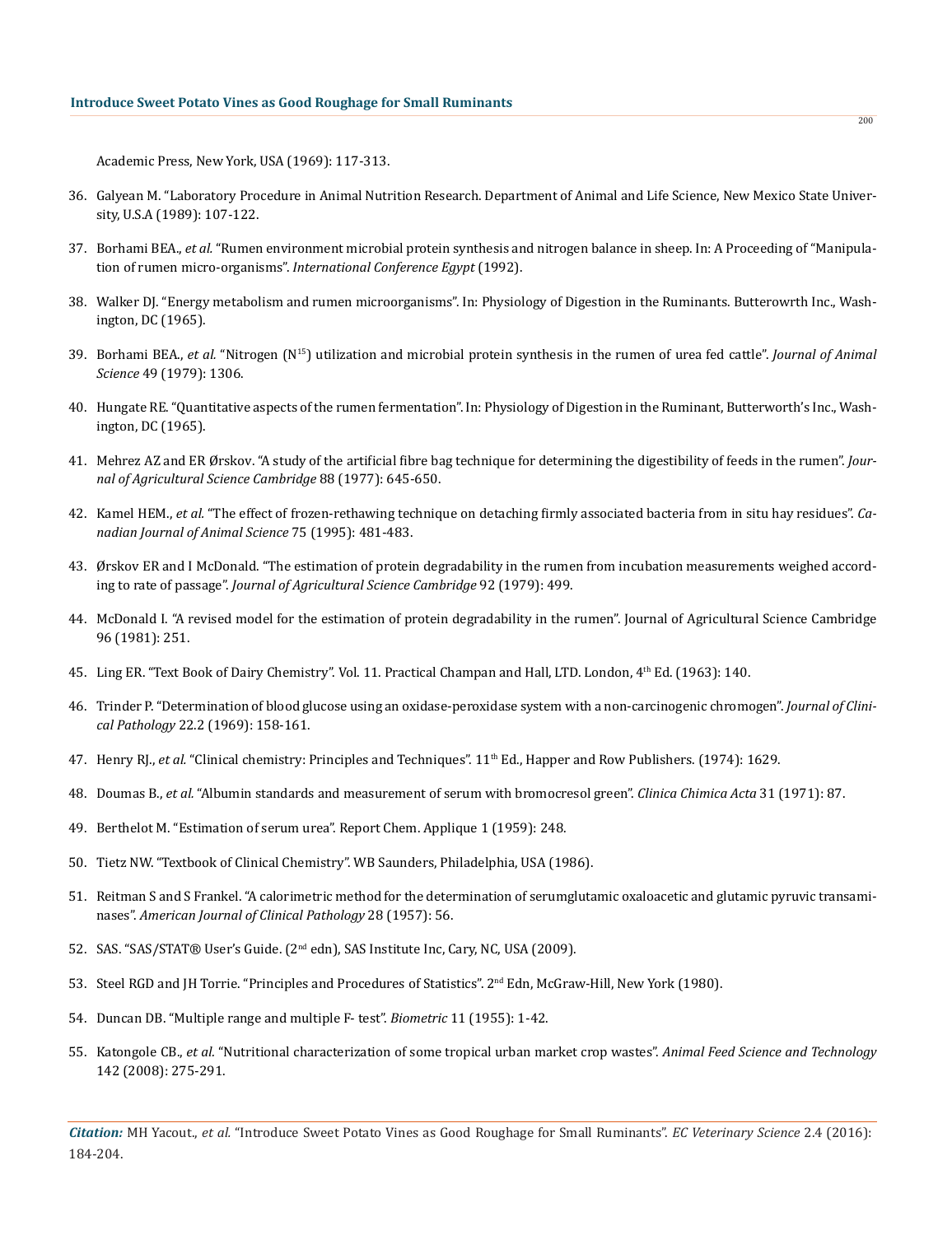- 56. Hamza AS., *et al.* "Effect of replacing maize silage with sweet potato vines silage in sheep ration". *Egyptian Journal of Nutrition and Feeds* 12.3 (2009): 227-238.
- 57. Kabi F., *et al.* "Evaluation of protein degradation characteristics and metabolisable protein of elephant grass (*Pennisetum purpureum*) and locally available protein supplements". *Livestock Production Science* 95 (2005): 143-153.
- 58. Aregheore EM. "Nutritive value of sweet potato (*Ipomea batatas (L.) Lam*) forage as goat feed: voluntary intake, growth and digestibility of mixed rations of sweet potato and batiki grass (Ischaemum aristatum var. indicum). *Small Ruminant Research* 51 (2004): 235-241.
- 59. Bosch MW., *et al.* "Influence of stage of maturity of grass silages on digestion processes in dairy cows. 1. Composition, nylon bag degradation rates, fermentation characteristics, digestibility and intake". *Livestock Production Science* 32 (1992): 245-264.
- 60. McDonald P., *et al.* "Animal Nutrition". 5 Ed., Copyright licensing LTD., London (1995).
- 61. Shoukry MM., *et al.* "Utilization of banana wastes and silage by sheep and goats". *Egyptian Journal of Nutrition and Feeds* 15.1 (1999): 199.
- 62. Nkosi BD., *et al.* "Laboratory evaluation of an inoculant for ensiling whole crop maize in South Africa". *Animal Feed Science and Technology* 150 (2009): 144-150.
- 63. Longston CM., *et al.* "Grass silage USDA". *Technology Bull & Bear* (1958): 1187.
- 64. Oude Elferink SJ., *et al.* "Anaerobic conversion of lactic acid to acetic acid and 1, 2-propanediol by *Lactobacillus buchneri*". *Applied Environmental Microbiology* 67 (2001): 125-132.
- 65. Queiroz OC., *et al.* "Effect of a dual-purpose inoculant on the quality and nutrient losses from corn silage produced in farm-scale silos". *Journal of Dairy Science* 95 (2012): 3354-3362.
- 66. Contreras-Goveaa FE., *et al.* "*Lactobacillus plantarum* effects on silage fermentation and in vitro microbial yield". *Animal Feed Science and Technology* 179 (2013): 61-68.
- 67. Schmidt RJ and L Kung Jr. "The effects of *lactobacillus buchneri* with or without a homolactic bacterium on the fermentation and aerobic stability of corn silages made at different locations". *Journal of Dairy Science* 93 (2010): 1616-1624.
- 68. Arriola KG., *et al.* "Effect of applying bacterial inoculants containing different types of bacteria to corn silage on the performance of dairy cattle". *Journal of Dairy Science* 94 (2011): 3973-3979.
- 69. Guo XS., *et al.* "Effect of *Lactobacillus inoculants* and forage dry matter on the fermentation and aerobic stability of ensiled mixedcrop tall fescue and meadow fescue". *Journal of Dairy Science* 96 (2013): 1735-1744.
- 70. Antia BS., *et al.* "Nutritive and anti-nutritive of sweet potatoes (*Ipomoea batatas*) leaves". *Pakistan Journal Nutrition* 5.2 (2006): 166- 168.
- 71. Mbaeyi-Nwaoha IE and VN Emejulu. "Evaluation of phytochemical composition and antimicrobial activity of sweet potato (Ipomoea batatas) Leaf". *Pakisthan Journal of Nutrition* 12.6 (2013): 575-586.
- 72. Ogbemudia FO., *et al.* "Soil properties, nutrient and anti-nutrient properties of two medicinal vegetables growing in two popular dump sites in Akwa Ibom State, Nigeria". *Merit Research Journal of Environmental Science and Toxicology* 1.3 (2013): 60-65.
- 73. Daliea DK., *et al.* "Lactic acid bacteria- Potential for control of mould growth and mycotoxins. Food control, 21 (2010): 370-380.
- 74. Brajesh KS and W Allan. "Microbial degradation of orgabophosphorus compounds". *FEMS Microbiology Reviews* 30 (2006): 428.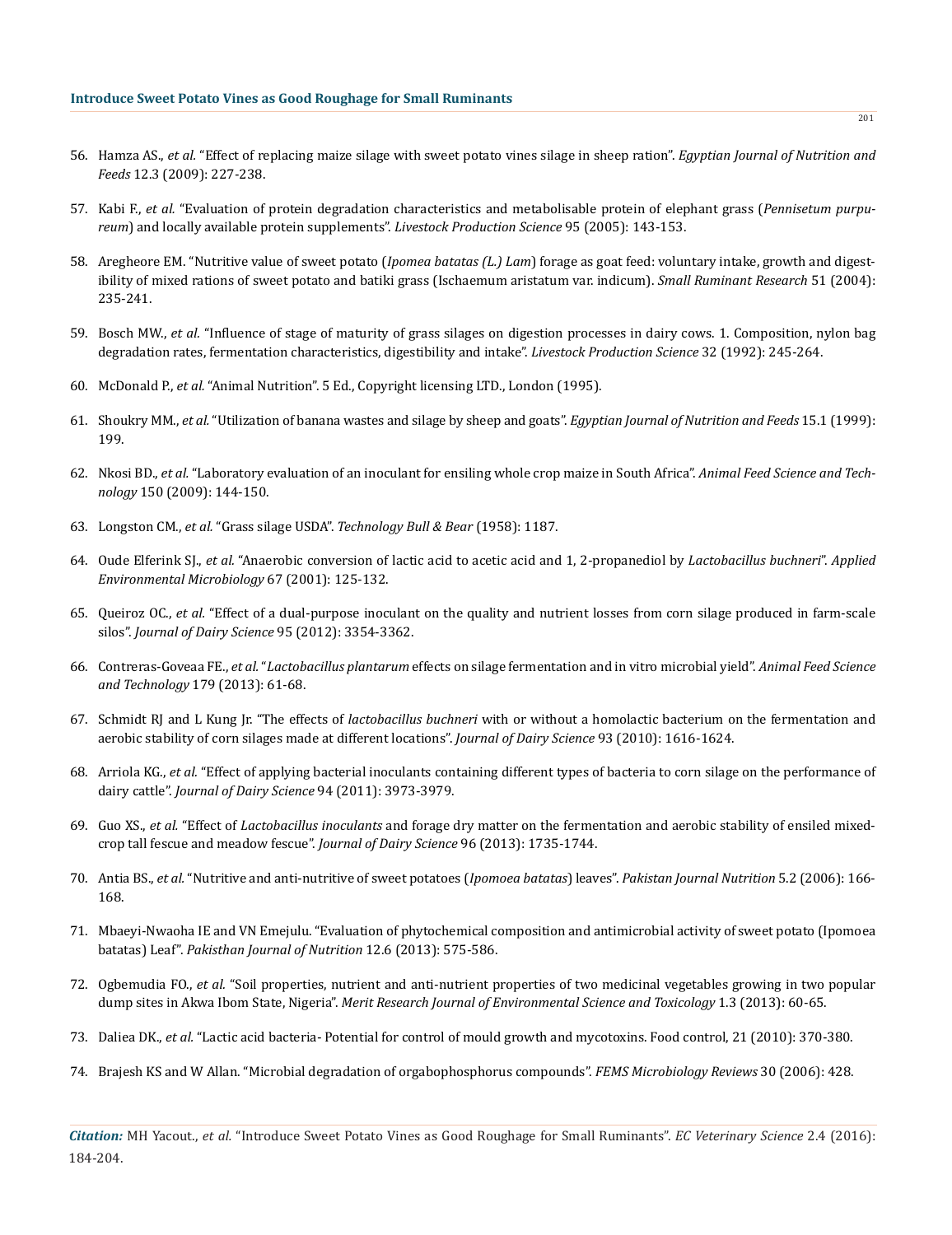- 75. Freed VH., *et al.* "Degradation of selected organophosphorous pesticides in water and soil". *Journal of Agricultural and Food Chemistry* 27 (1979): 706-708.
- 76. Yan T., *et al.* "The effects of wilting of grass prior to ensiling on the response to bacterial inoculation. 1. Silage fermentation and nutrient utilization over three harvests". *Animal Science* 62 (1996): 405-417.
- 77. Aksu T., *et al.* "Effects of a bacterial silage inoculant on corn silage fermentation and nutrient digestibility". *Small Ruminant Research* 55 (2004): 249-252.
- 78. Raos BN., *et al.* "Effect of pesticides on in vitro dry matter digestibility and rumen fermentation". *Indian Journal of Animal Nutrition* 27.3 (2010): 217-219.
- 79. Shull LR and PR Cheeke. "Effects of synthetic and natural toxicants on livestock". *Journal of Animal Science* 75 (1983): 330-353.
- 80. Joshi AK and PS Rajini. "Reversible hyperglycemia in rats following acute exposure to acephate, an organophosphorus insecticide: role of gluconeogenesis". *Toxicology* 257 (2009): 40-45.
- 81. Agrawal AR., *et al.* "Sheep and goat production: basic differences, impact on climate and molecular tools for rumen micro biome study". *International Journal of Current Microbiology and Applied Sciences* 3.1 (2014): 684-706.
- 82. Nkosi BD., *et al.* "Effects of homofermentative and heterofermentative bacterial silage inoculants on potato hash silage fermentation and digestibility in rams". *Animal Feed Science and Technology* 157 (2010): 195-200.
- 83. Nkosi BD., *et al.* "Effects of bacterial silage inoculants on whole-crop maize silage fermentation and silage digestibility in rams". *South African Society for Animal Science* 41.4 (2011): 350-357.
- 84. Basso FC., *et al.* "Effects of feeding corn silage inoculated with microbial additives on the ruminal fermentation, microbial protein yield, and growth performance of lambs". *Journal of Animal Science* 92.12 (2014): 5640-5650.
- 85. Hungate RE. "The rumen and its microbes". Academic Press, Inc., NY., USA (1966): 533.
- 86. Abdl-Rahman MA. "*In vitro* manipulation of rumen fermentation efficiency by fumaric acid -bentonite coupled addition as an alternative to antibiotics". *Journal of Agricultural Science* 2.2 (2010): 174-180.
- 87. Mohamed AH., *et al.* "Influence of including some vegetables by-products silage in ewes rations on digestibility, productive performance and their off springs". *Egyptian Journal of Nutrition and Feeds* 15.3 (2012): 485-495.
- 88. Mehrez AZ., *et al.* "Rates of rumen fermentation in relation to rumen ammonia concentration". *British Journal of Nutrition* 38 (1977): 437-443.
- 89. Kumar U., *et al.* "Effect of yeast culture supplement on ruminal microbial population and metabolism in buffalo calves fed high roughage diet". *Journal of the Science of Food and Agriculture* 73 (1997): 231.
- 90. Weinberg ZG. "Effect of lactic acid bacteria on animal performance". *Indian Journal of Biotechnology* 2 (2003): 378-381.
- 91. Mohammed R., *et al.* "Changes in ruminal bacterial community composition following feeding of alfalfa ensiled with lactic acid bacterial inoculants". *Journal of Dairy Science* 95 (2012): 328-339.
- 92. Babaeinasab Y., *et al.* "Chemical composition, silage fermentation characteristics, and in vitro ruminal fermentation parameters of potato-wheat straw silage inoculated with molasses and lactic acid bacteria and corn silage". *Journal of Animal Science* 93.9 (2015): 4377-4386.
- 93. Saleh MS. "Influence of substituting concentrate feed mixture by corn silage on growing lambs performance". *Journal of Agricultural Science, Mansoura University* 26 (2001): 165.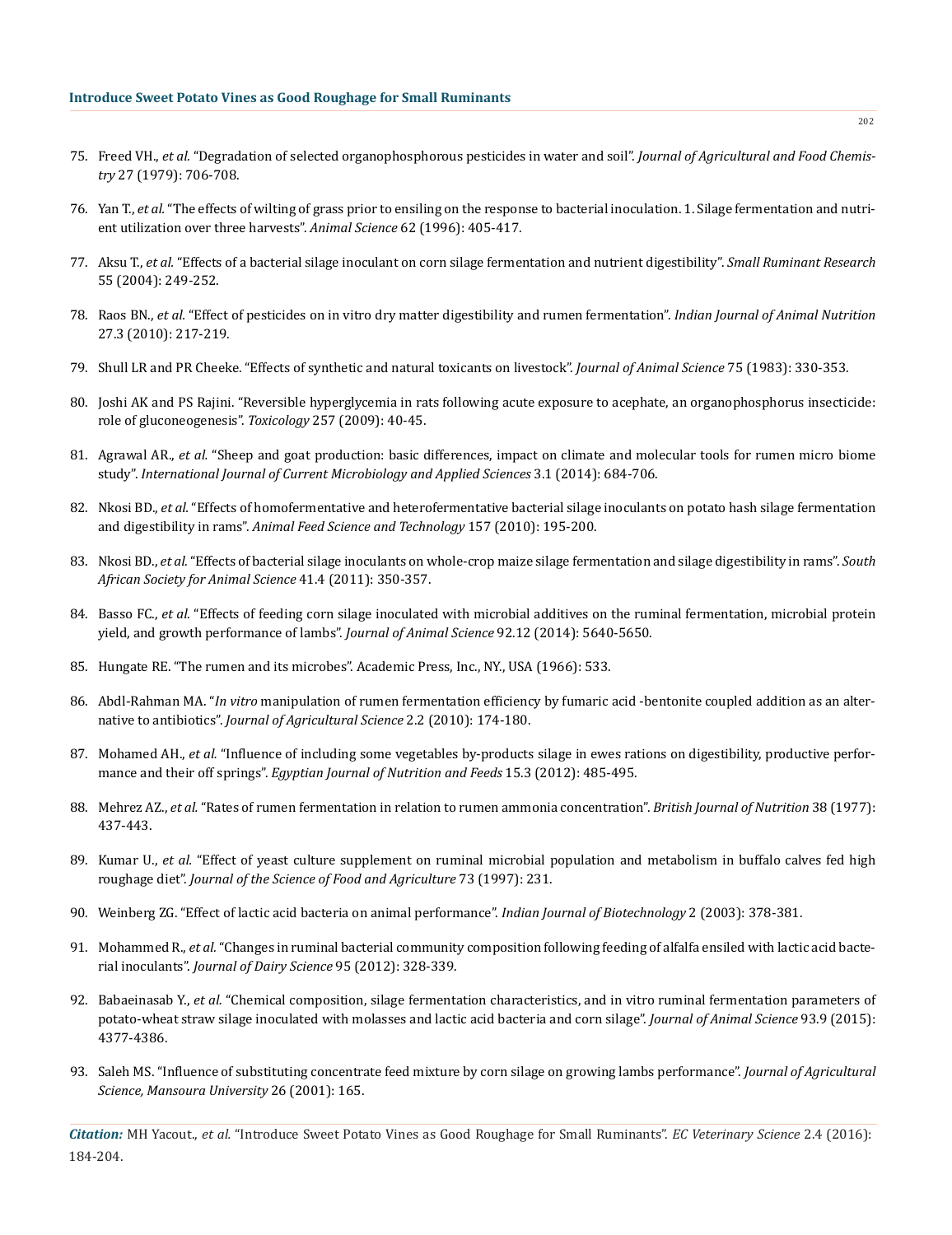- 94. Allam SM., *et al.* "Nutrients utilization and growth performance of lambs fed rations containing corn stover inoculated chemically and biologically". *Journal of Agricultural Science, Mansoura University* 31 (2006): 1993.
- 95. Contreras-Govea FE., *et al.* "Microbial inoculants effects on silage and *in vitro* ruminal fermentation, and microbial biomass estimation for alfalfa, bmr corn, and corn silages". *Animal Feed Science and Technology* 163 (2011): 2-10.
- 96. Nsereko VL., *et al.* "Influence of inoculating forage with lactic acid bacterial strains that produce ferulate esterase on ensilage and ruminal degradation of fiber". *Animal Feed Science and Technology* 145 (2008): 122-135.
- 97. Maeda E., *et al.* "Intake, digestibility, rumen characteristics and microbial protein synthesis efficiency in bovine and bubaline fed sugar cane silage with additives". *Revista Brasileira de Zootecnia* 41.3 (2012): 707-716.
- 98. Herrmann C., *et al.* "Improving aerobic stability and biogas production of maize silage using silage additives". *Bioresource Technology* 197 (2015): 393-403.
- 99. Bureenok S., *et al.* "Effects of the fermented juice of epiphytic lactic acid bacteria (FJLB) and molasses on digestibility and rumen fermentation characteristics of ruzigrass (*Brachiaria ruziziensis*) silages". *Livestock Science* 138.3 (2011): 266-271.
- 100.Huhtanen P., *et al.* "An overview of silage research in Finland: from ensiling innovation to advances in dairy cow feeding". *Agricultural and Food Science* 22 (2013): 35-56.
- 101.Postulka R., *et al.* "Effect of dry matter content and inoculation on ruminal protein degradability in alfalfa silages". *Iranian Journal of Applied Animal Science* 2.1 (2012): 45-49.
- 102.Addah W., *et al.* "Silage Inoculants-Are They Worth The Money?" *WCDS Advances in Dairy Technology* 26 (2014): 193-206.
- 103.Lee SM., *et al.* "The effect of anaerobic fungal inoculation on the fermentation characteristics of rice straw silages". *Journal of Applied Microbiology* 118.3 (2015): 565-573.
- 104.Filya I. "The effect of *Lactobacillus buchneri*, with or without homofermentative lactic acid bacteria, on the fermentation, aerobic stability and ruminal degradability of wheat, sorghum and maize silages". *Journal of Applied Microbiology* 95 (2003): 1080-1086.
- 105.Gul M., *et al.* "Influence of microbial inoculation and molasses and their combination on fermentation characteristics and ruminal degradability of grass silages". *Ataturk* Üniversitesi *Ziraat Fakültesi Dergisi* 39.2 (2008): 201-207.
- 106.Andrade-Montemayor H., *et al.* "Ruminal fermentation modification of protein and carbohydrate by means of roasted and estimation of microbial protein synthesis". *Revista Brasileira de Zootecnia* 38 (2009): 277-291.
- 107.Donald EC., *et al.* "The fate of 2, 4-dichlorophenoxy acetic acid in sheep". *Journal of Agricultural and Food Chemistry* 12 (1964): 43-45.
- 108.Yokoyama M., *et al.* "Sensitivity of ruminal microorganisms to pentachlorophenolt". *Apple Micro-Macro Environment* 54.11 (1988): 2619-2624.
- 109.Abou Akkada AR., *et al.* "Effect of some pesticides and herbicides on the rumen microorganisms of sheep". *Journal of Agricultural Science Cambridge* 81 (1973): 231-236.
- 110.Yahaya MS., *et al.* "Evaluation of fermentation quality of a tropical and temperate forage crops ensiled with additives of fermented juice of epiphytic lactic acid bacteria (FJLB)". *Asian-Australasian Journal of Animal Sciences* 17 (2004): 942-946.
- 111.Kotsampasi B., *et al.* "Effects of dietary pomegranate by product silage supplementation on performance, carcass characteristics and meat quality of growing lambs". *Animal Feed Science and Technology* 197 (2014): 92-102.
- 112.Kurtoglu V and B Coskun. "Effects of bacterial adding alfalfa silage on milk yield and milk composition of dairy cattle". *Revue de Médecine Vétérinaire* 154.12 (2003): 755-762.